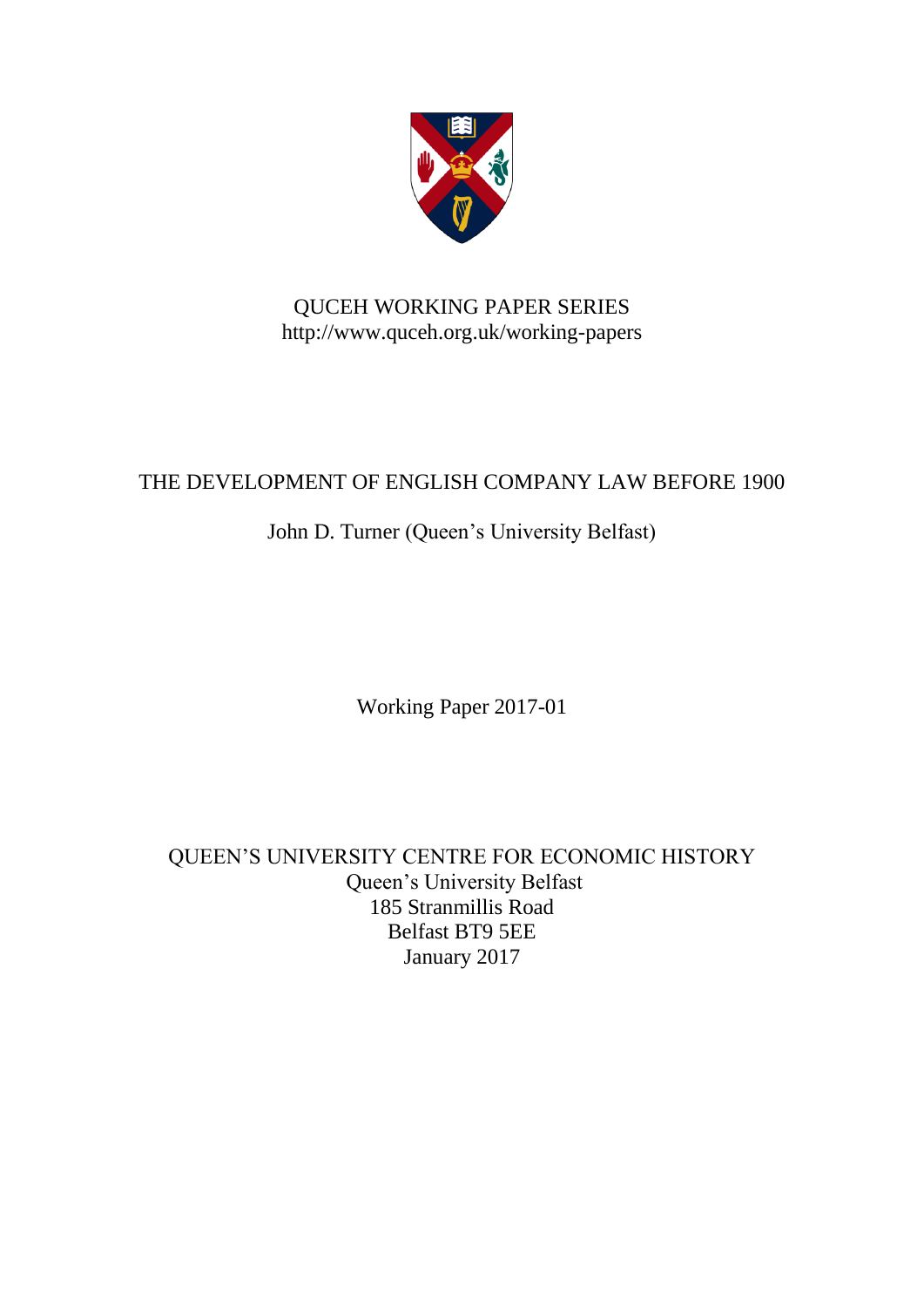# The development of English company law before 1900

John D. Turner Queen's University Belfast

#### **Abstract**

This article outlines the development of English company law in the four centuries before 1900. The main focus is on the evolution of the corporate form and the five key legal characteristics of the corporation – separate legal personality, limited liability, transferable joint stock, delegated management, and investor ownership. The article outlines how these features developed in guilds, regulated companies, and the great mercantilist and moneyed companies. I then move on to examine the State's control of incorporation and the attempts by the founders and lawyers of unincorporated business enterprises to craft the legal characteristics of the corporation. Finally, the article analyses the forces behind the liberalisation of incorporation law in the middle of the nineteenth century.

**JEL Codes**: G10, G18, G30, K10, K20, N23

**Keywords**: Bubble Act, Company, Corporate Law, Legal Personality, Limited Liability, Transferable Shares, Unincorporated Company.

Chapter prepared for Wells, Harwell (ed.), *Research Handbook on the History of Corporate and Company Law* (Edward Elgar Press, forthcoming 2017).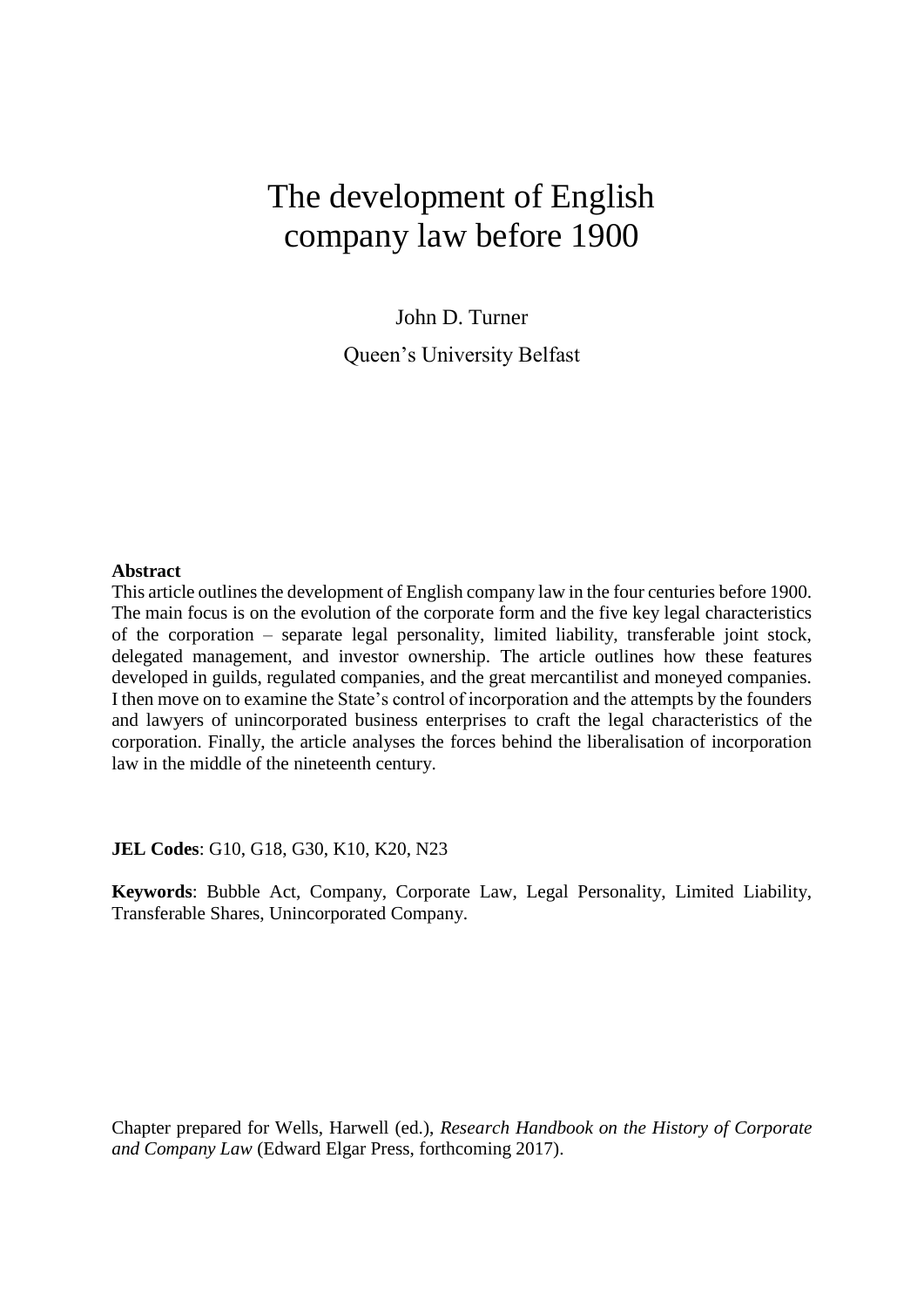#### **Industrialisation and business enterprise**

By 1900 England had the largest stock market in the world and was the leading industrial nation. Remarkably, freedom to incorporate as a limited liability company had been available only since 1855. Even more remarkable was the fact that England had undergone the Industrial Revolution without freedom of incorporation and with a legal framework which restricted the development of business organisation (Harris 2000). Indeed, most of the business enterprises which formed the backbone of the Industrial Revolution were sole traders, partnerships or unincorporated companies. <sup>1</sup> Therein lie two questions. Why was freedom of incorporation not a necessary precondition for industrialisation? and Did the law respond to the socioeconomic pressures of the era or did it resist them?

In this essay, we trace the evolution of company law in England before 1900. However, in order to do so, we need to identify what we mean by the company. The modern company or corporation has five basic legal characteristics – separate legal personality, limited liability, transferable joint stock, delegated management, and investor ownership (Kraakman et al. 2004, pp.1-19). Legal personality is where a firm or organisation is permitted to act as a legal person distinct from its owners and managers. This enables firms to enter contracts more efficiently, sue and be sued in the name of the firm's designated officers, own real estate and assets, and pledge real estate and assets to creditors. Hansmann and Kraakman (2000) point out the importance of the affirmative asset-partitioning role of having a separate legal personality, which means that the assets of the firm are shielded from their owners and managers as well as the personal creditors of their owners and managers. Acheson et al. (2011a) emphasise that, without a discrete legal personality, it is very difficult to separate ownership from control and for a managerial hierarchy to be formed. Unlike most of the other features of the company,

**.** 

<sup>&</sup>lt;sup>1</sup> In UK parlance, 'company' is used rather than 'corporation'. The explanation for this is that England had for over a century companies which were unincorporated.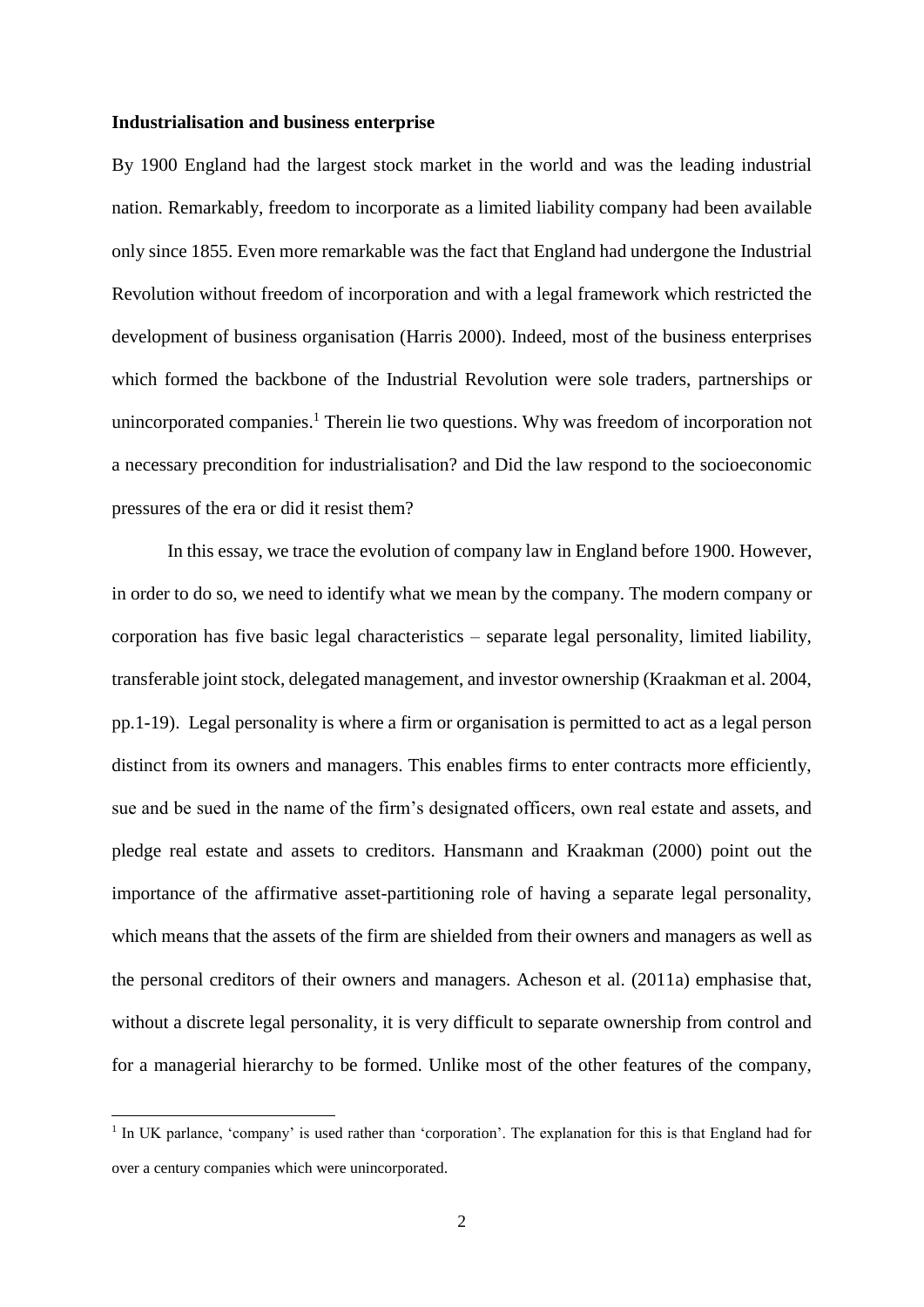separate legal personality cannot be crafted by private contracting and is ultimately the gift of the State, contrary to the views of Anderson and Tollison (1983).

Delegated management is important because it lets third parties know who has the authority to make decisions and enter binding contracts on behalf of the firm. Investor ownership is the flip side of delegated management because it permits shareholders to have control rights and cash-flow rights without having to participate directly in the management of the firm. Limited liability for shareholders means that the creditors of the company are limited to making claims solely against the company and not against the assets of the individual shareholder. Transferable joint stock refers to the ability of owners to transfer their ownership shares to other individuals. The benefit of transferable joint stock means that a business can continue completely uninterrupted even though its underlying owners may change.

As we will see in the rest of this essay, the evolution of company law in England up to 1900 was all about the struggle to enable business enterprises to have all five of the core structural characteristics outlined above. The evolution of corporate law after 1900, however, was chiefly concerned with resolving the agency problems which arose out of conflicts created by the coming together of these characteristics, i.e., shareholders vs. managers, shareholders vs. shareholders, and shareholders vs. other constituents (e.g., creditors and employees). Our focus in this essay will be on the way in which these different characteristics evolved and combined in the 500 years before 1900 and the efforts of the legal system and the political elite to stifle the development of particular characteristics during most of this era.

### **In the Beginning….**

The idea of the corporation as a legal fiction distinct from the individuals who compose it has an ancient history stretching back to the Romans, and possibly even earlier (Williston 1888). In England the ability of a grouping of individuals with a common interest to act as a corporate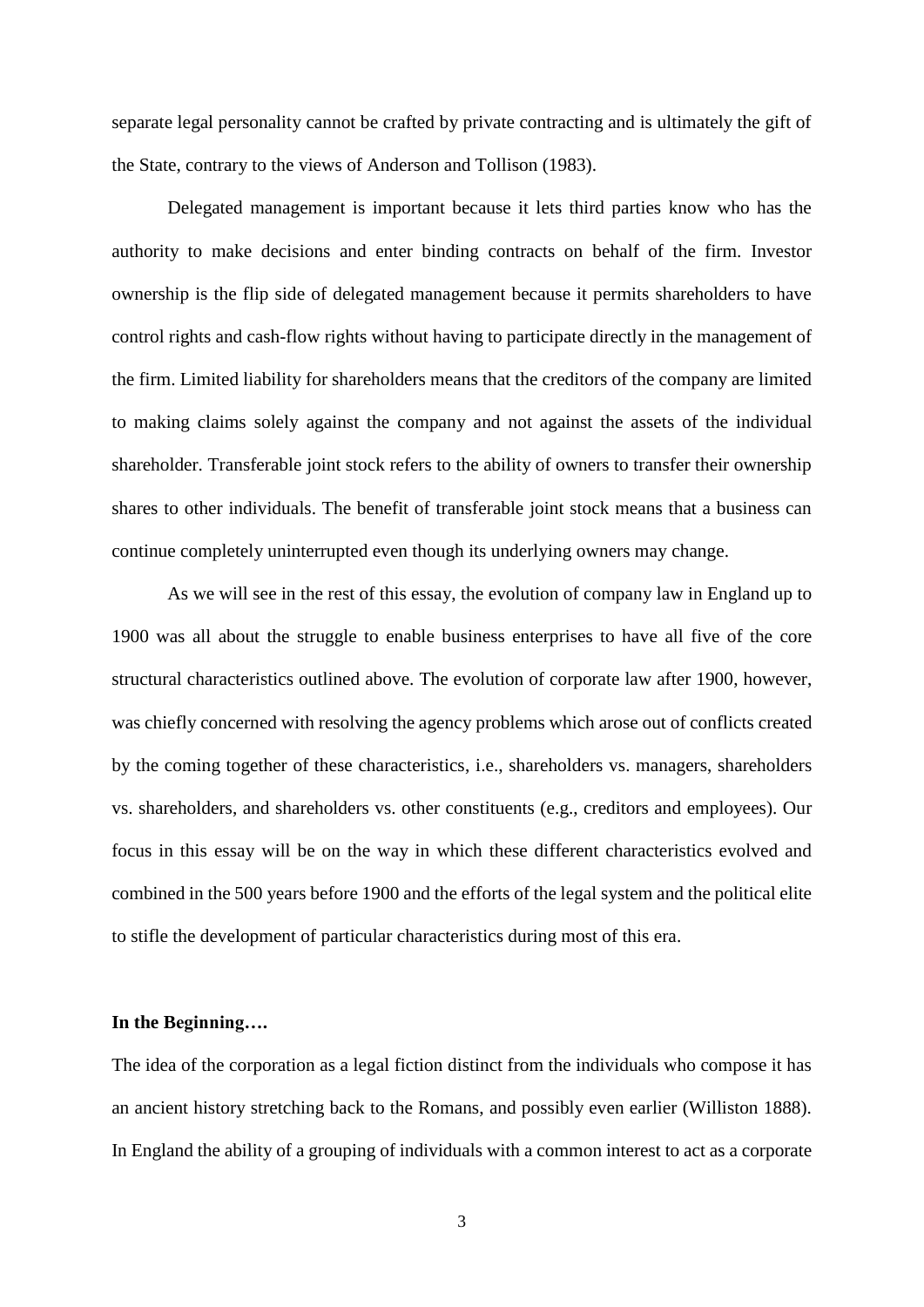body with legal personality stretches back to the medieval period, with guilds and boroughs being granted incorporation charters which included the right to sue and be sued, the right of perpetual existence, the right to own land, and the right to use a common seal, which verified that those entering a contract with third parties were authorised to act on behalf of the corporate body (Cooke 1950, p. 21). <sup>2</sup> Thus, the early development of the corporate form was for local government, and incorporation was usually, though not exclusively, granted by the Crown. Indeed, this concept of the corporate form being used for public government persisted into the seventeenth century, with the plantation of Ulster undertaken by a corporation.

By the sixteenth century, there were numerous corporations in England apart from the guilds and boroughs, e.g., universities and colleges, hospitals, charitable bodies, and ecclesiastical bodies. By this point also, the Crown had near-monopoly power over the creation of corporations and granted them through Royal charters, letters patent, or Acts of Parliament (Harris 2000, p.17). But in none of these corporations was there the concept of a joint stock or capital; they simply united individuals who had a common interest. All of the business corporations which came after these early civic and ecclesiastical corporations differed from them in that joint-stock capital was added to the separate legal personality (Williston 1888, p. 149). The common interest of the individuals who contributed the capital was profit. Thus, instead of unifying a group of individuals, business corporations were created which agglomerated a capital fund and the legal system had to adapt to deal with the consequences emerging from this innovation in corporate technology.

The vast majority of companies which were created in the sixteenth century were mercantilist corporations which, as well as being incorporated by the Crown, were usually given monopoly trading rights with various countries. Indeed, monopolistic privileges were an

**.** 

<sup>2</sup> On the history of the common seal, see Williston (1888, pp. 117-8).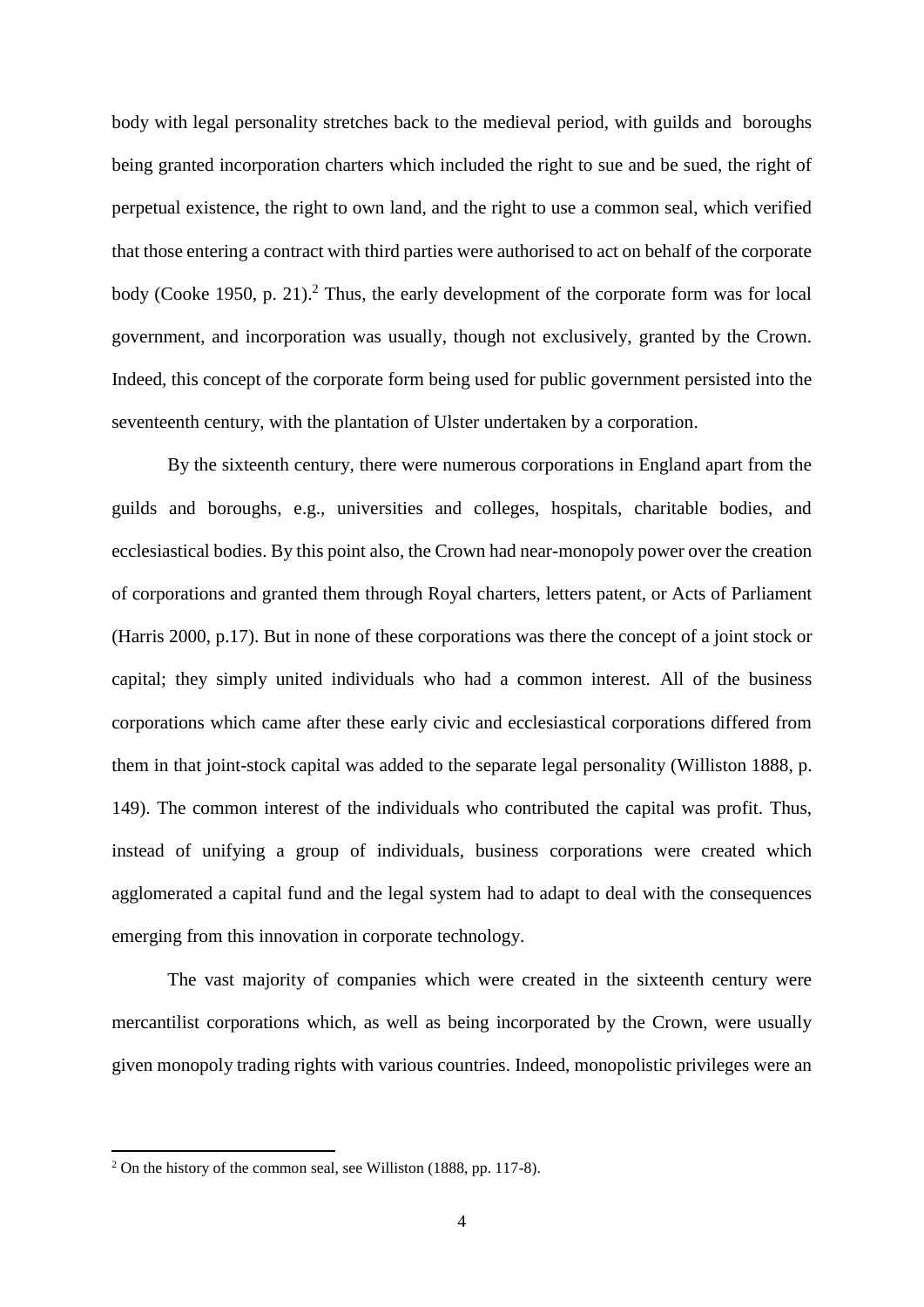integral part of these early companies, with the State implicitly or explicitly protecting the monopoly against competition from foreign merchants (Harris 2000, p.41). They also were an attractive source of revenue for the Crown because, as a major source of the Crown's income, they allowed it easily to bypass Parliament. This was in an era when it was questioning the prerogative of the Crown and these trading monopolies were also key institutions in foreign policy through their maintenance of embassies and military and naval facilities. Woodward (1985a, p.12) rightly observes that is "shocking how non-laissez-faire are the roots of the corporation – a quintessentially laissez-faire institution".

These early mercantilist companies came in two organisational forms – the regulated company and the joint-stock corporation. The main distinction between these two forms was that the former did not necessarily have a transferable joint stock; the members of the company simply traded on their own account. With regard to limited liability, the members of the regulated companies did not possess it, and the members of joint-stock corporations did not derive this privilege from incorporation in and of itself – it existed only if expressly stated in the company charter, and was not necessarily at this time equivalent to modern conceptions (Harris 2000, pp.128-9). However, like the joint-stock corporations, the regulated companies had most aspects of a separate legal personality and they had a hierarchical managerial structure. Neither of them, however, had necessarily a concept of perpetual existence – renewing their charters, indeed, was a source of extra revenue to the Crown.

The regulated companies typically had monopolies of trade with nearby countries, e.g., the Merchant Adventurers (est. 1505); the Spanish Company (est. 1577); the Eastland Company (est. 1579); and the French Company (est. 1609), while the joint-stock mercantilist corporations usually had monopolies of long-distance trade e.g., the Muscovy Company (est. 1555); the Levant Company (est. 1581); and the East India Company (est. 1599). Subsequently, the Muscovy Company and Levant Company were reorganised as regulated companies.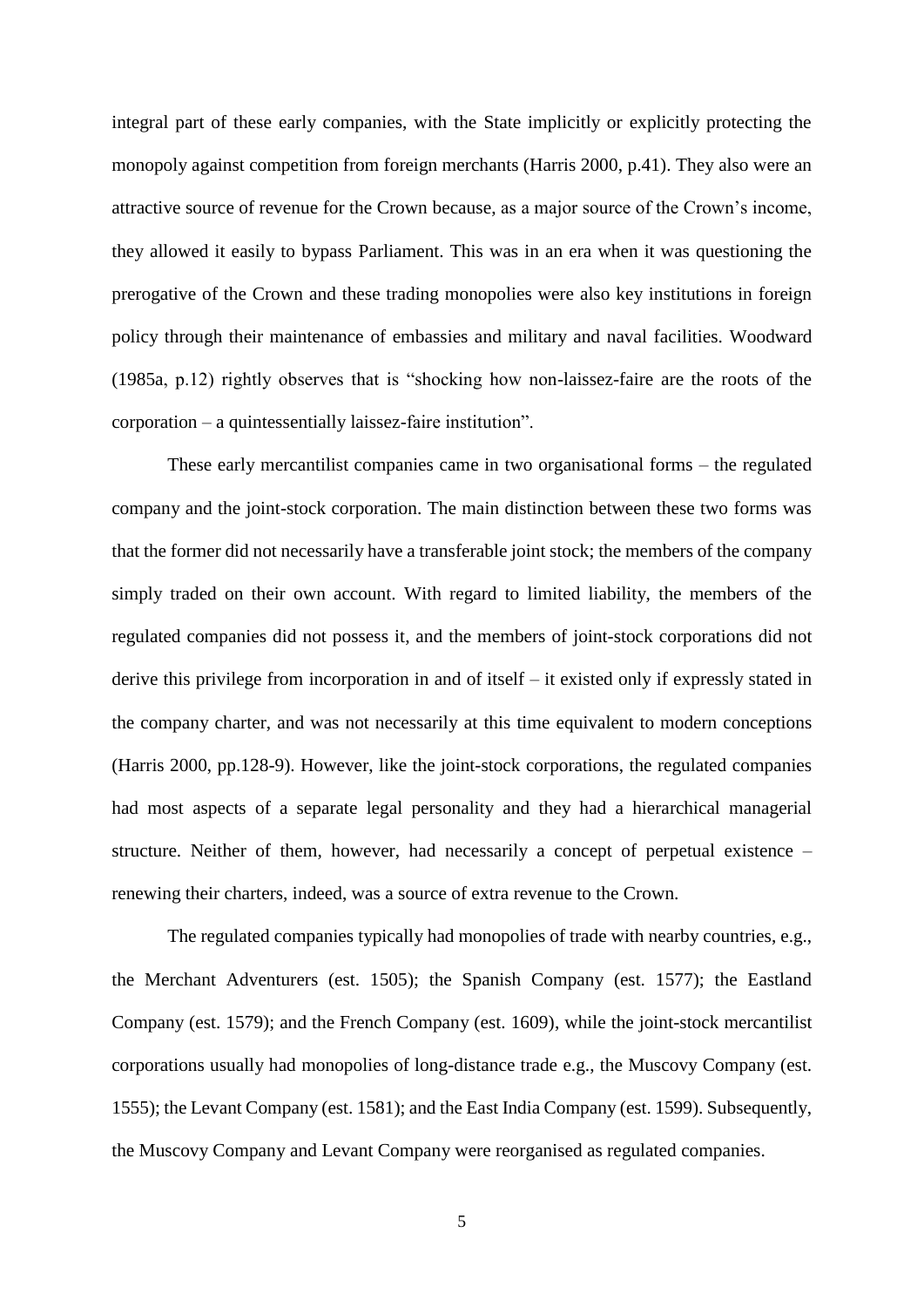The business corporation flourished in the first two decades of the seventeenth century – about 40 (mostly regulated) companies were formed and were granted monopoly trading rights across the globe, their total membership coming close to 10,000 (Harris 2000, p.45). However, for the rest of the century until the Glorious Revolution of 1688, the business corporation suffered a demise. The major cause was the abuse of the monopoly trading privileges by James I (r. 1603-1625) and Charles I (r.1625-1649).

James I, a spendthrift and heavily indebted, sold exclusive trading charters; in order to raise further income, he renegotiated, and even reneged on, existing ones. This created investment uncertainty and provoked the ire of Parliament, which in 1623 passed the Statute of Monopolies, with the aim of curtailing the ability of the Crown to sell new monopolies. However, this act was full of loopholes, which were fully exploited by Charles I when he acceded to the throne (Harris 2000, p.47). Charles I salami-sliced the domestic and international economic activity of the nation and sold it in the form of monopoly franchises. However, weak enforcement and expropriation by the Crown meant that the franchise value of charters fell quite dramatically. The status of the public company did not recover during the Interregnum (1649-1660) or the Restoration (1660-1688) and the rise of alternative sources of public finance meant that there was a much reduced incentive for the Crown or Parliament to raise finance via granting monopoly charters. The only exceptions in this period of decline were the Hudson's Bay Company (est. 1670), which had a trade monopoly over the Hudson Bay area, and the Royal African Company (est. 1672), which was granted a monopoly on the slave trade between Africa and the West Indies.<sup>3</sup>

**.** 

<sup>&</sup>lt;sup>3</sup> See Carlos and Kruse (1996) and Carlos and Nicholas (1990) on agency and other problems within these two companies.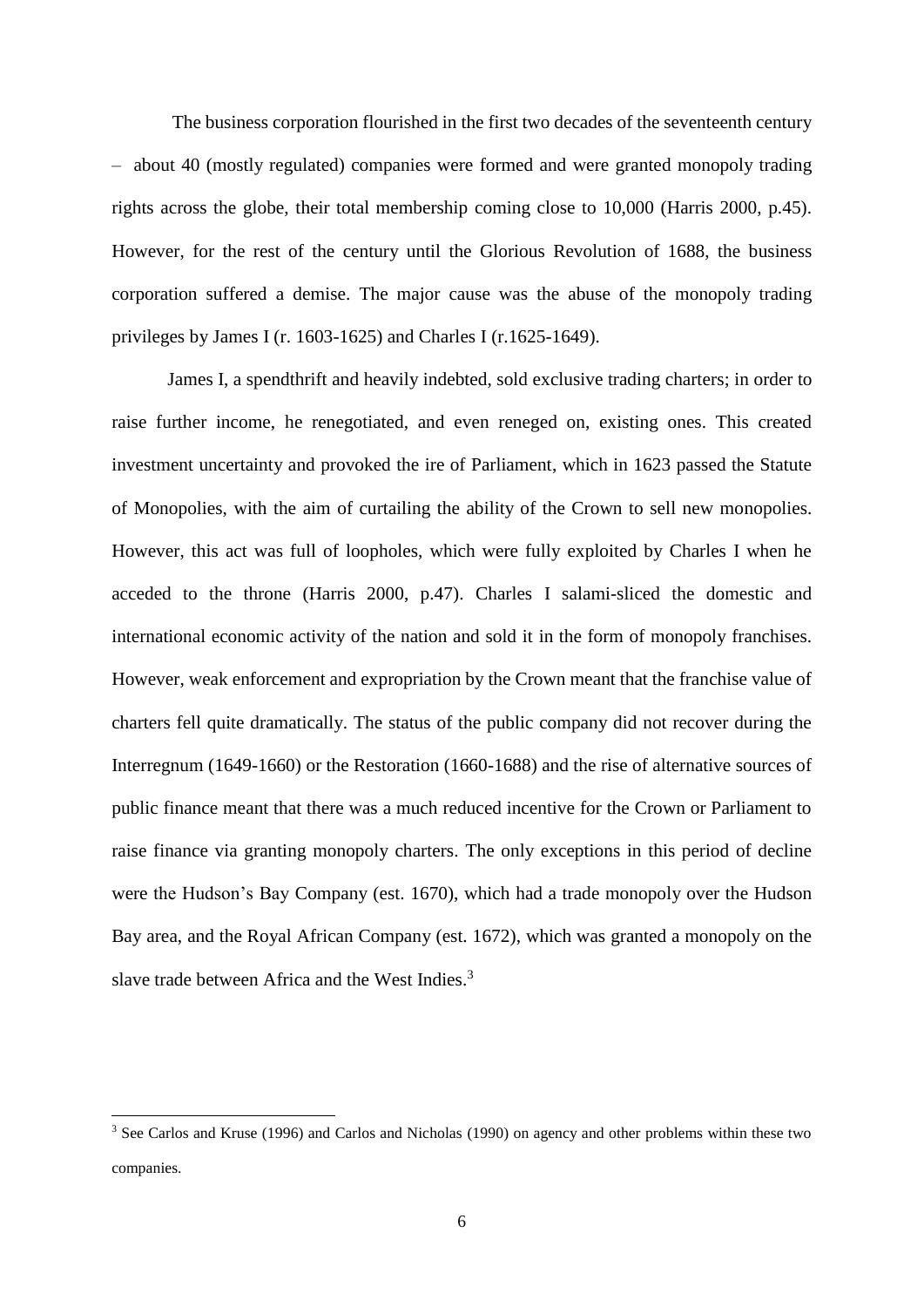Two milestones in the evolution of the public company were reached in the seventeenth century with the East India Company. <sup>4</sup> First, this company, by raising capital from nearly 1,000 investors for its 1617 voyage to the Indies, opened up investment in companies to the general public – "the company investor had arrived" (Cooke 1950, p.58). Second, in the 1650s, it raised a permanent and perpetual joint stock (Neal 1990, p.45). Up to this point, its capital had been ad hoc, with voyages and ventures being financed individually and temporary joint stocks, which enabled investors to demand all their capital back.

The Glorious Revolution of 1688 ushered in major constitutional changes, which had a major positive effect on the development of the corporation and capital markets (North and Weingast 1989). The large fiscal needs of the new State resulted in the expansion of public debt and the creation of two companies which played a major role in public finance – the Bank of England (est. 1694) and the South Sea Company (est. 1711). Half of the Bank of England's £1.2 million of capital was lent to the State and it continued to lend money to the State thereafter. It also facilitated the raising and administration of the public debt. A proportion of the South Sea Company's capital was also exchanged for national debt. Although it was initially given a monopoly of trade with parts of South America, it soon moved away from this and transformed itself into a company which focused on financing the State. The East India Company also got into the act and invested heavily in the national debt. By 1714 these three companies between them were holding 39 per cent of the national debt (Dickson 1967, p.80) The seeds of the first financial bubble had been sown.

#### **The Bubble Act**

**.** 

The financial revolution that accompanied the Glorious Revolution resulted in 1693 in the development for the first time of a permanent government debt. Trading in these new

<sup>4</sup> On the East India Company, see Baskin and Miranti (1997, pp.63-82).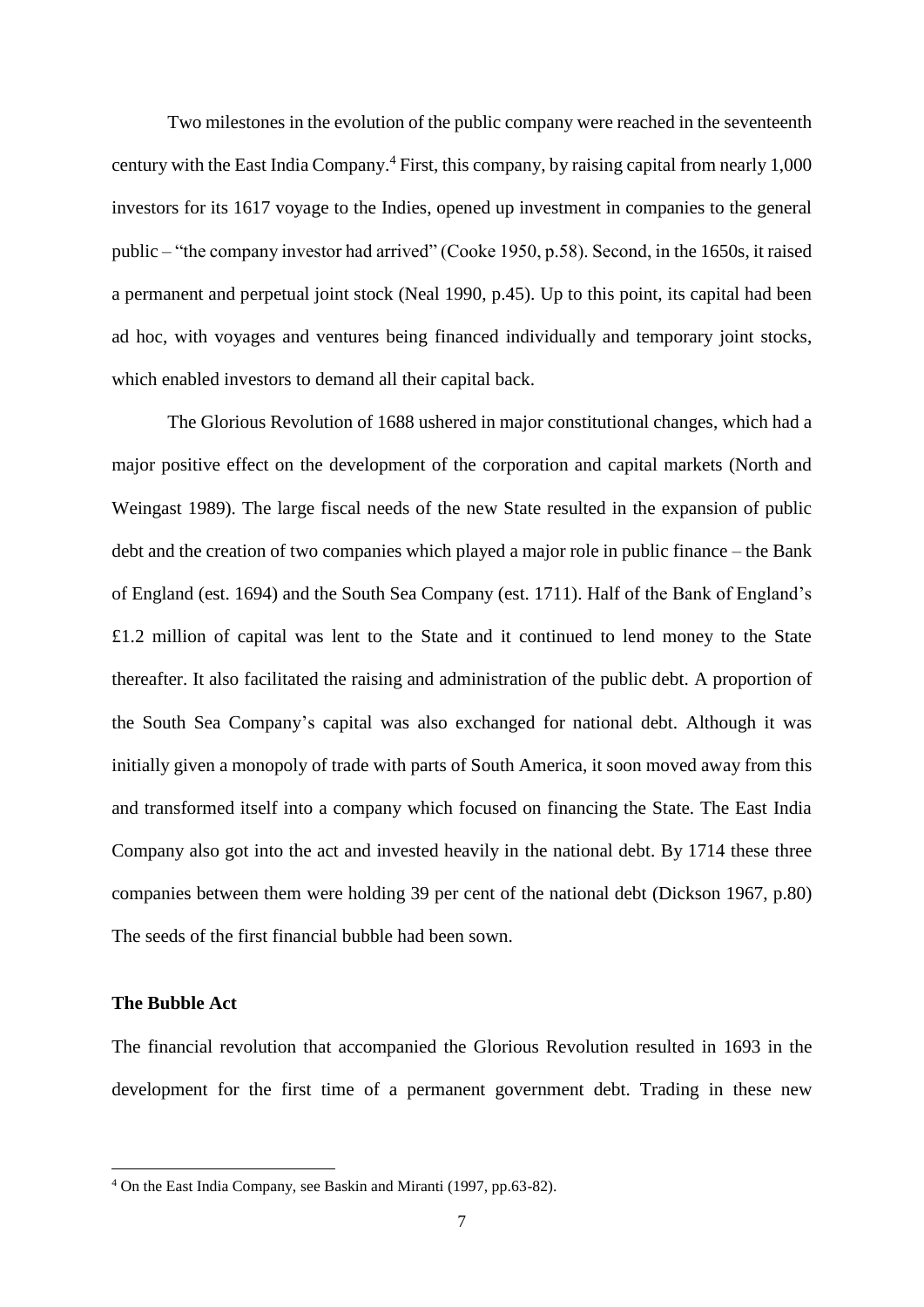government debt instruments and in the shares of the three large moneyed companies (the Bank of England, South Sea Company and East India Company) and many other companies expanded substantially – the birth of the London stock market dates back to the 1690s. By 1695 there were circa 150 companies with a capital of £4.3m and in 1704 the turnover of shares in the Bank of England and East India Company totalled £1.8m or 85 per cent of their combined capital (Michie 1999, pp.15-6). The new companies in 1695 were from various sectors: banking and finance, fishing, manufacturing, mining and water supply. However, many of these companies were short-lived, and by 1717 circa 12 companies were traded on the London stock market, where trading was dominated by the three moneyed companies listed above (Harris 2000, p.58).

In the late 1710s there was increasing speculative activity on the London stock market. But the rationale for what has become known as the Bubble Act was not the quelling of this speculative activity, or the preventing of future bubbles by banning unincorporated companies from forming. Indeed, this somewhat misleading appellation was only given to the Act in the early nineteenth century. It was misleading because the Act had little to say about speculation and bubbles in company formation and because the first financial bubble was largely concentrated in the moneyed companies, particularly the South Sea Company. It was also misleading because the Act was conceived by a Parliamentary committee in February 1720 and passed on 11 June 1720, two months before the South Sea Bubble even showed signs of bursting.

The chief purpose of the Bubble Act was to limit alternative investment opportunities so that capital would be diverted towards shares in the South Sea Company. Harris (2000) provides compelling evidence that the South Sea Company was the main instigator of the legislation and that the incentives of the ruling elite were closely aligned with the South Sea Company because many of its members had invested in it. Moreover, the company was helping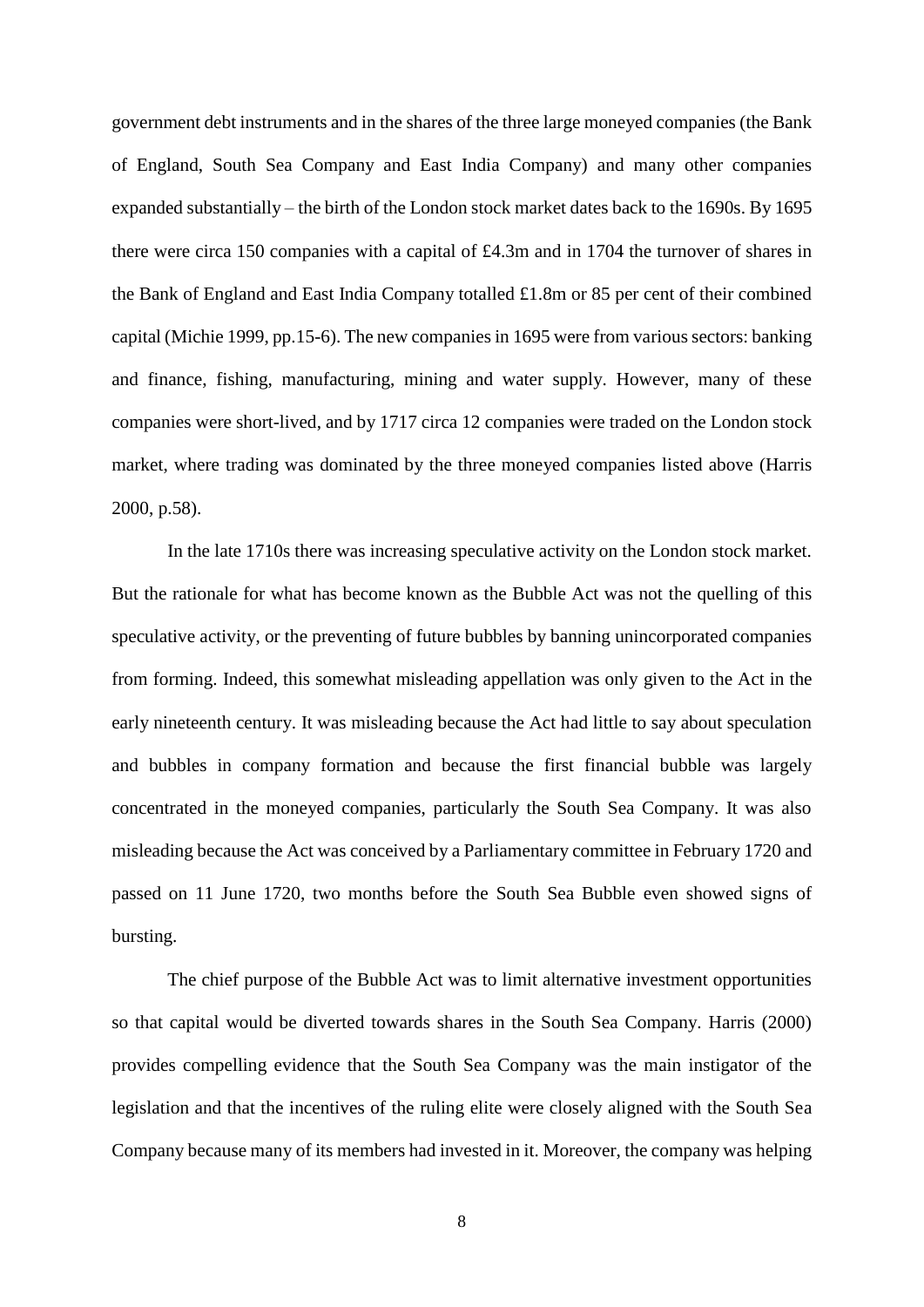to refinance the substantial public debt which had accumulated in the two decades after the Glorious Revolution, and which in the relatively peaceful 1710s was paying interest at a rate of two to four per cent above the market rate. The scheme devised by the South Sea Company enabled it to operate a debt-for-equity conversion whereby subscribers could buy shares in the company using government bonds. The company then refinanced the debt at a lower interest rate and paid the government a substantial fee for the privilege of carrying out the debt-forequity conversion. This scheme was made attractive by the continuous good news being released about the South Sea Company, which increased investor expectations regarding future profits and in turn pushed up the company's share price.

Between October 1719 and July 1720, the company's share price increased 820 per cent. The prices of the two other moneyed companies also increased – the Bank of England's went up 170 per cent and the East India Company went up 220 per cent. In addition, the speculative fervour in the stock market attracted hundreds of small 'bubble' companies which were unincorporated and had no State permission to form as companies. The estimated total capital of these companies (circa £250 million) was such that they threatened to undermine the debt-for-conversion operation being operated by the South Sea Company. The Bubble Act was passed not because these unincorporated companies were of dubious legality, but rather because they threatened to divert substantial capital away from the South Sea Company.

A secondary purpose of the Act, and one which was added to the Act late in the day as it passed through Parliamentary committees, was that it incorporated two marine insurance companies (London Assurance and Royal Exchange Assurance), giving them a monopoly of marine insurance. The chief reason for granting this monopoly was that each company offered to pay £300,000 of the King's debt.

The South Sea Bubble has been referred to as the first financial bubble and it marks a major point in the development of publicly-traded companies and the stock market. But why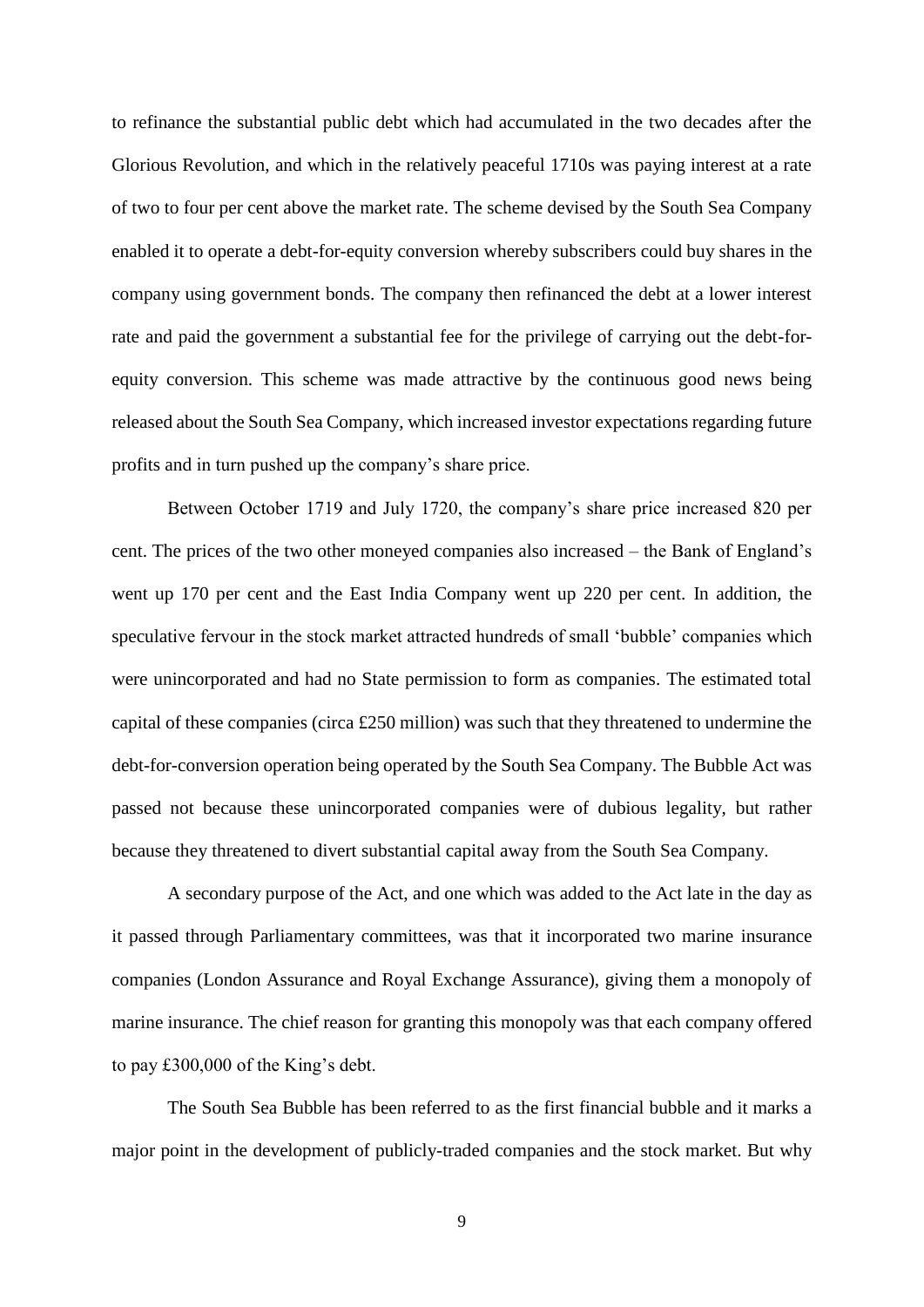did it occur? Explanations for it fall into several categories. First, ever since Mackay (1856), many have blamed mania, popular delusion, the madness of the crowd and irrationality. Second, Kindelberger (2000), Neal (1990) and Giusti et al. (2013) put the blame on the largescale debt-for-equity conversions. Third, Frehen et al. (2013) suggest that major innovations in finance, trade, maritime insurance and the corporate form fuelled investor expectations, causing the asset price reversal which has been associated with similar technological revolutions (Pástor and Veronesi 2009).

What were the long-run effects of the Bubble Act? The popular yet mistaken belief is that the Act hindered the development of the corporate form in England and set financial capitalism in England back by a century. To tell the truth, the effect of the Bubble Act was negligible at best. First, before the passage of the act, unincorporated companies were not recognised as such by the common law. The passage of the Act therefore changed nothing. Second, the Act was a dead letter – only one prosecution in the eighteenth century took place under it. Third, thanks to legal ingenuity, many unincorporated companies were established in the 1700s, notwithstanding the Act (Cooke 1950, p.84).

## **The Partnership and the Unincorporated Company**

Despite the passage of the Bubble Act, within a few decades the Industrial Revolution was well and truly under way in England. How did the businesses at the core and periphery of the Industrial Revolution organise themselves? The dominant form of organisation was the partnership. In two of its rulings, the Courts of Chancery created what is known as the 'jingle rule'. In the 1683 case of *Craven v. Knight*, it was ruled that the creditors of a partnership had first call on the assets of a bankrupt partnership, and only after they had been satisfied could any surplus be made available to personal creditors. Subsequently, in 1715 in *Ex parte Crowder*, Chancery ruled that a partner's personal creditors enjoyed first call on his personal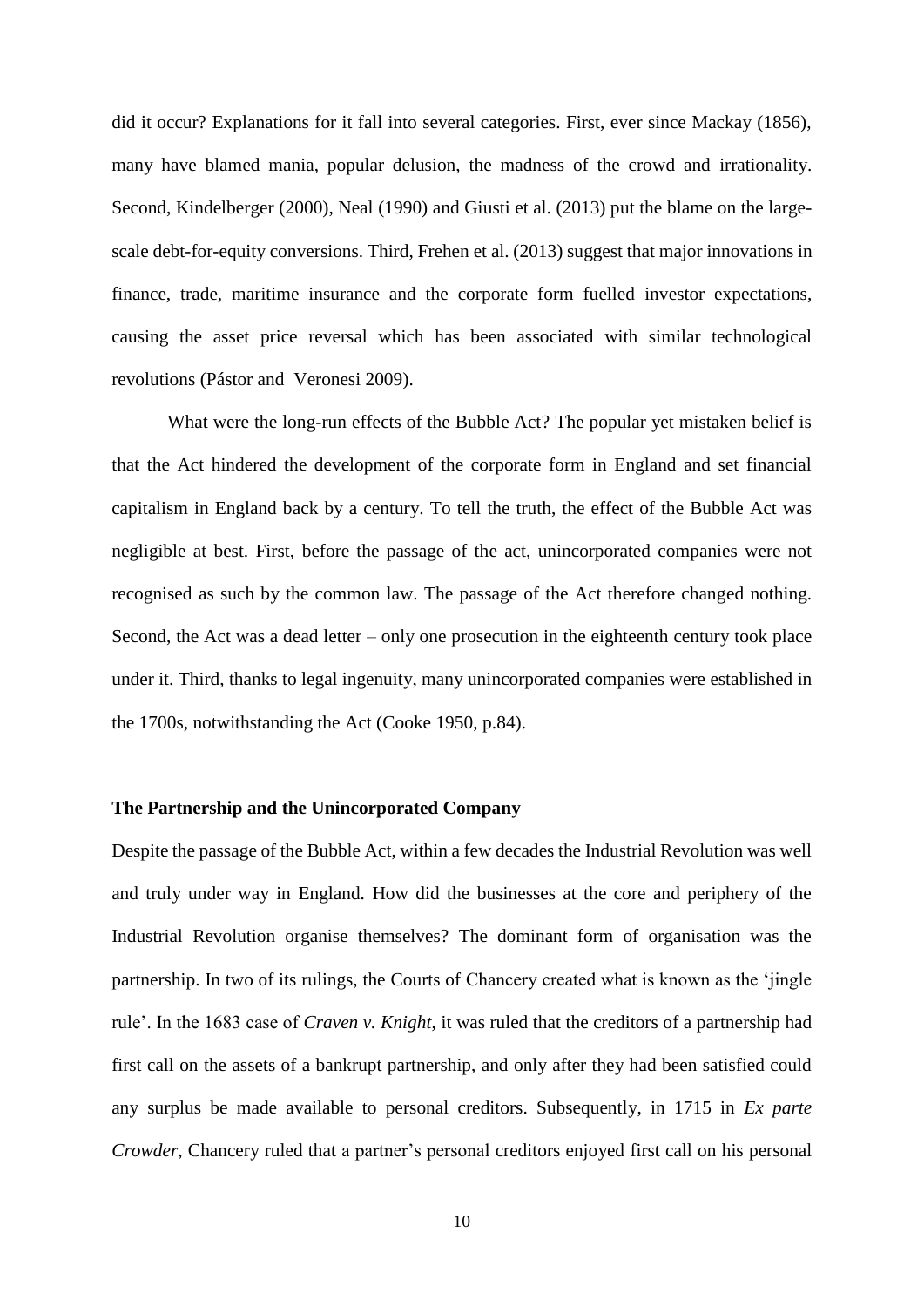assets and that partnership creditors had a claim on personal assets only after personal creditors had been paid. Although these rules created what Hansmann et al. (2006) called weak entity and owner shielding, the English partnership form suffered from the problem of untimely dissolution and the associated opportunism and hold-up costs (Lamoreaux 1998; Acheson et al. 2011a). These costs meant that partnerships tended to be small and between individuals with close social or familial connections. As a result, they were an unsuitable organisational form for businesses with large capital needs.

Business enterprises which had large capital requirements and therefore required a relatively large number of owners and tradable ownership stakes resorted to the organisational form of the unincorporated company. This form emerged when the trust form was applied to the partnership. The enterprise's assets (including land) were held in a trust by trustees who were appointed by the partners. This meant that the partners or stockholders could sell their shares because the trustees stayed the same. To what extent did these entities have a separate legal personality, limited liability, transferable joint stock, delegated management, and investor ownership?

The deeds of settlement, which were the constitutional documents of unincorporated companies, prevented shareholders from entering binding contracts or acting in a managerial capacity. These business entities therefore had delegated management and a separation of ownership from control, with directors or managers being appointed by the owners following the regulations laid out in the deed of settlement. However, unlike third parties with corporations, third parties with unincorporated companies could not be certain whether a particular person had authority to act on behalf of all the other owners. Unincorporated companies also ran into difficulties when they came up against the common law because it ignored deeds of settlement and viewed unincorporated companies as mere partnerships. This meant that all shareholders were treated as partners and named as plaintiffs or defendants when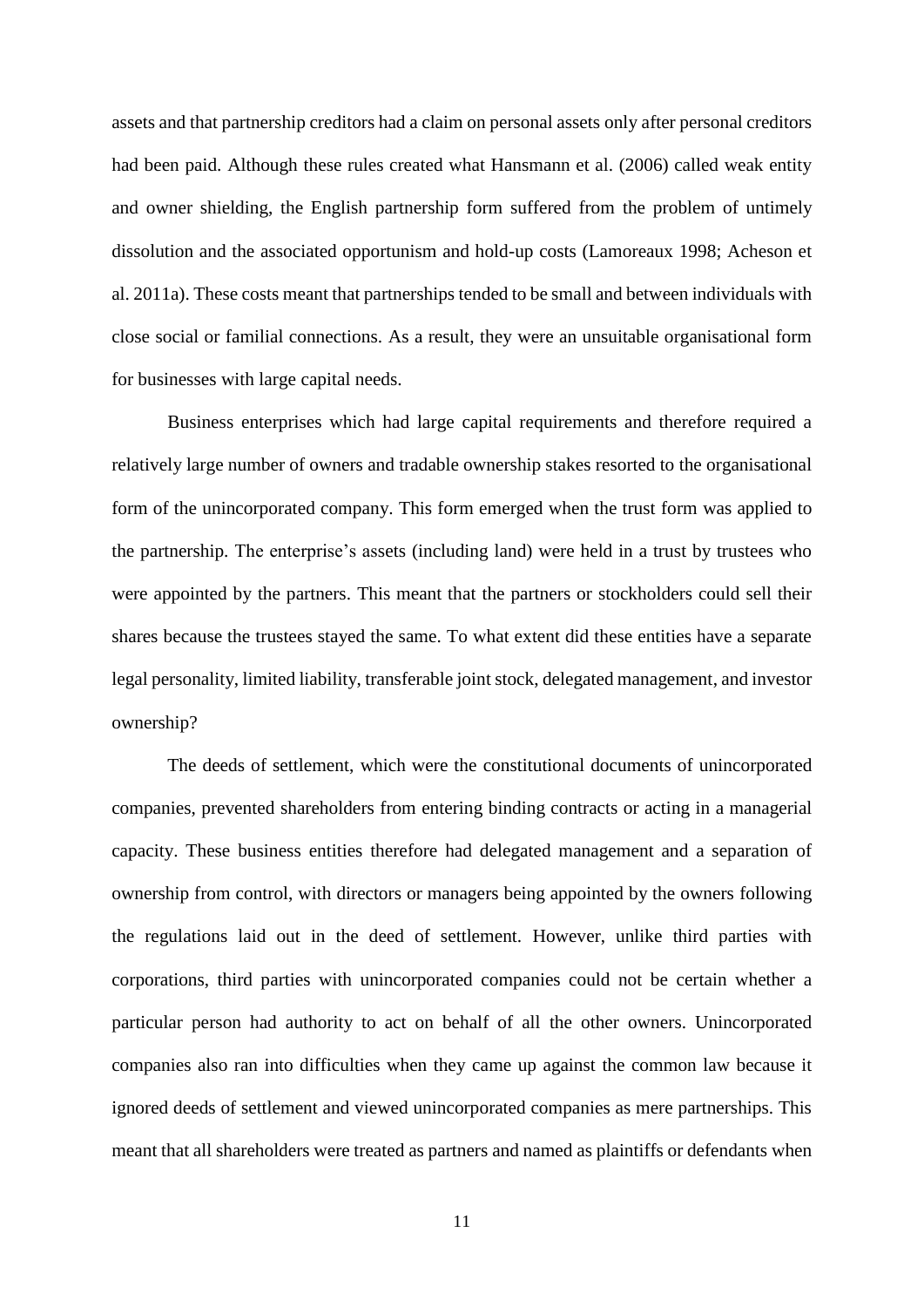it came to suing or being sued. There was thus a tension between what was possible in equity law in the Court of Chancery and what was possible in common law, which resulted in unincorporated companies not having a separate legal personality.

The Bubble Act was ultimately concerned with preventing the establishment of corporations with freely transferable shares. In order to keep unincorporated companies outside the ambit of the Bubble Act, deeds of settlement included clauses which required trustees to give prior approbation before shares could be transferred (Cooke 1950, p.99). In other words, although shares in unincorporated companies could be transferred, they could not be transferred freely.

Some unincorporated companies, particularly those towards the end of the eighteenth century, claimed to have limited liability and contracted to have limited liability in their deeds of settlement. Insurance companies, in particular, contracted so as to have limited liability (Supple 1970, p.118). However, much uncertainty surrounded this issue, particularly in the case of insurance companies. Although the Courts of Chancery upheld the limited liability clauses in deeds of settlement, under the common law, unincorporated companies were *de jure* and *de facto* unlimited (Macgillivray and Browne 1937, p.3). Ultimately, unincorporated insurance companies could limit their liability inter se, but not to third parties (Harris 2000, p.143), and investors even doubted the claims of insurance companies that they had limited liability (Raynes 1948, p.211). From a practical point of view, unincorporated insurance companies had such large amounts of uncalled capital (i.e., capital which could be called upon by directors and creditors) that their liability status was almost immaterial (Acheson et al. 2012).

Did the ingenuity of lawyers and the Courts of Chancery create in the unincorporated company an organisational form which was *de facto* a corporation? If this is the case, then the introduction of general incorporation in the nineteenth century was simply a matter of the law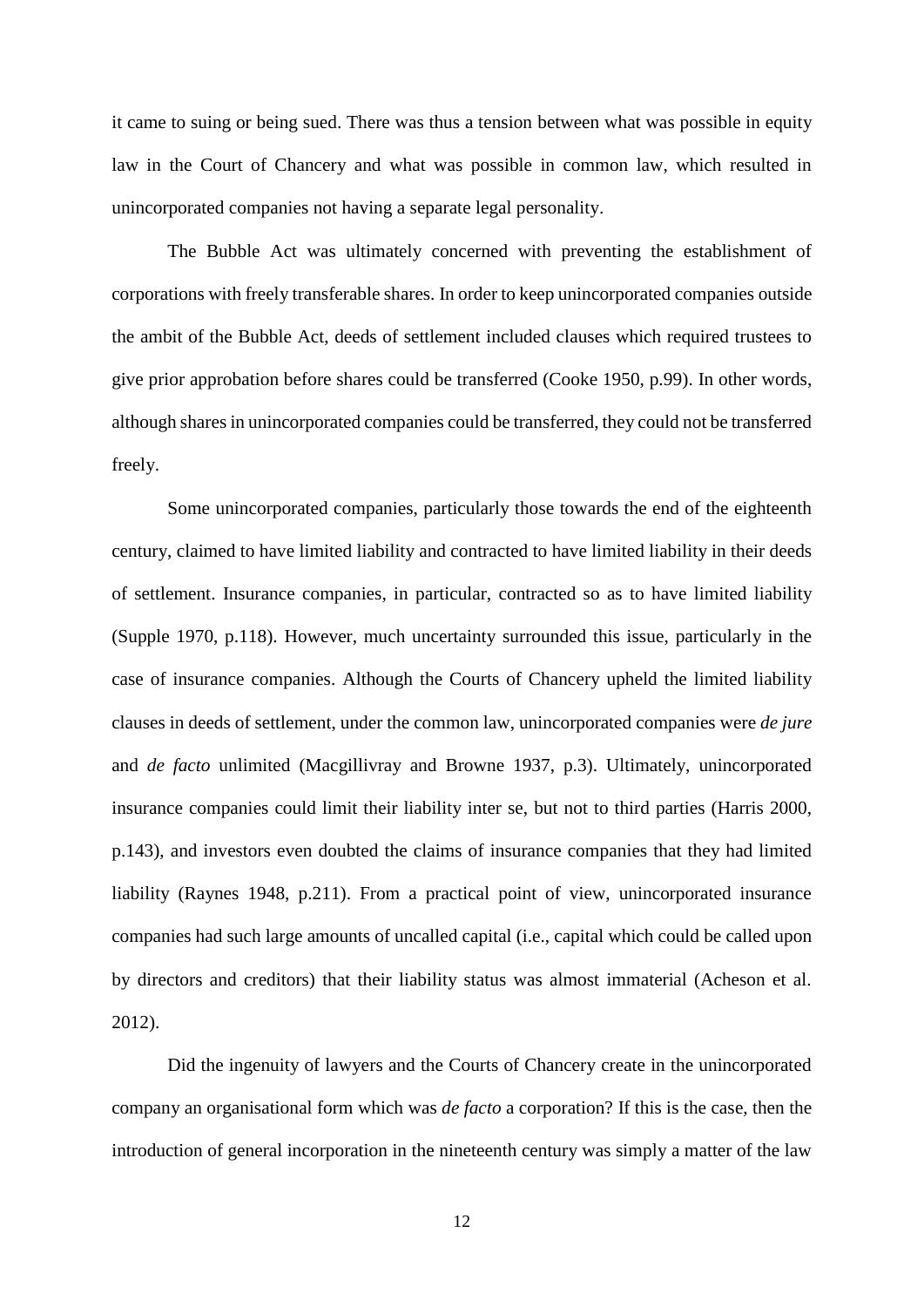following common business practice. In addition, if it is true, then the unincorporated company is a prime example of the flexibility of the English legal system to meet the demands of a rapidly changing business and industrial environment. However, Harris (2000) suggests that this organisational form faced two major problems which meant that it was far from being the corporate form and its achievements were moderate at best.

First, the lack of a separate legal personality made litigation a very costly exercise. Indeed, after 1807, a number of unincorporated companies (mainly insurance companies) obtained Acts of Parliament to enable them to sue and be sued in the name of a company officer. By 1815, 30 such acts had been passed (Harris 2000, p.165) and the greatest growth in the number of unincorporated companies coincides with the passing of this legislation (Freeman et al. 2012, p.15).

Second, the Bubble Act cast a continual shadow over the unincorporated company, making their legality questionable. Furthermore, they could not find a legal arena that dealt quickly enough with internal disputes. Chancery was a one-man court until 1813 and, as a result, things moved very slowly and the Lord Chancellor was uninterested in internal disputes between partners and trustees (Harris 2000, p.164). In addition, Chancery fees were very high.

## **The Corporation in the Eighteenth Century**

With the development of corporations and transferable joint stock arose legal questions which came before the courts. Several cases came before the courts around the issues of whether shares in joint-stock companies were realty or personalty; what to do about stock in the company transferred without the consent of their owner; and what to do if the company refused a transfer (Williston 1888, pp.150-6). In terms of company bylaws, there were attempts by large shareholders to circumvent one-shareholder-one-vote voting rules, which were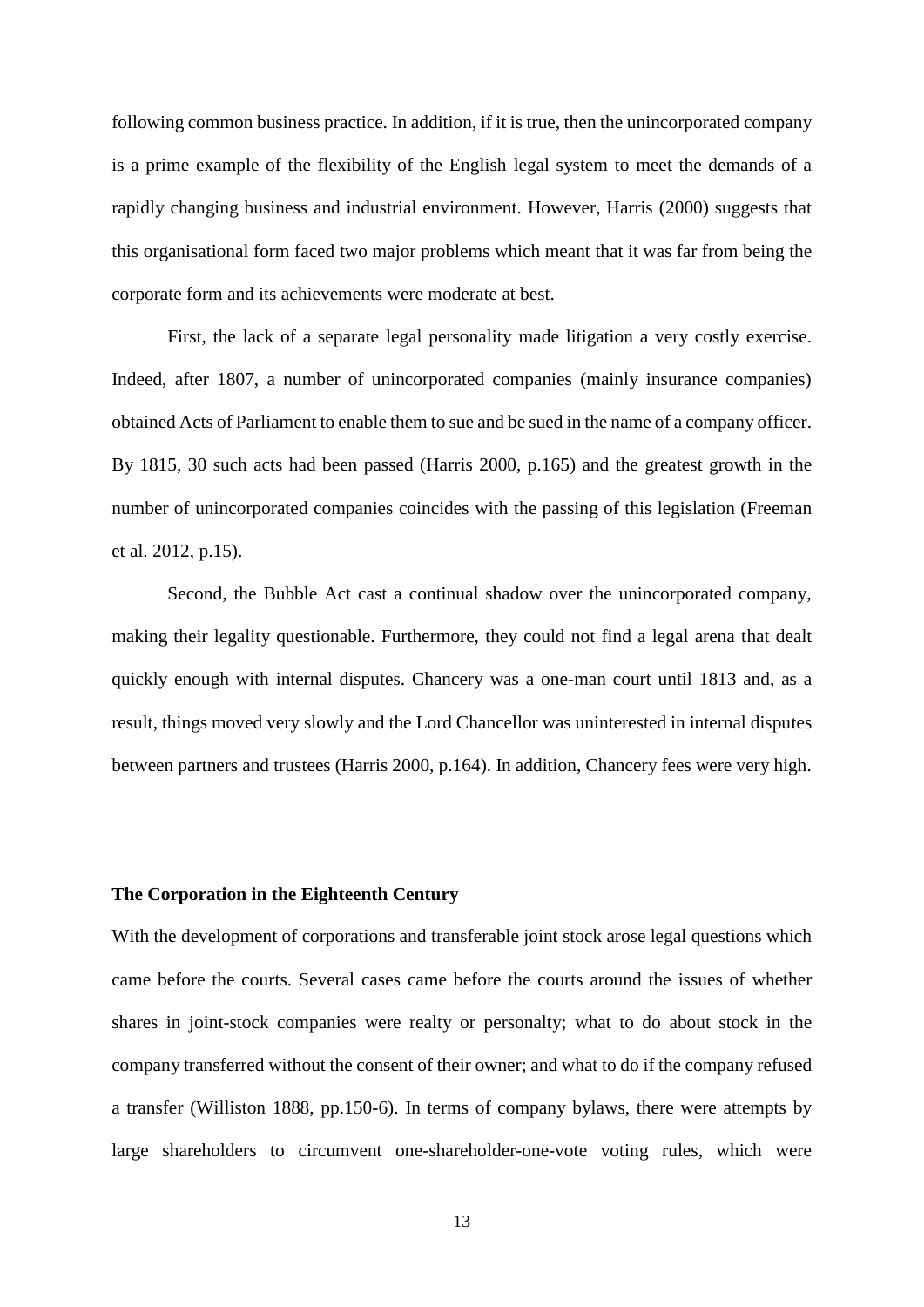commonplace in early joint-stock companies, by the practice of splitting stock, i.e., temporarily transferring shares to friends to increase one's voting power. The Public Companies Act (1767) was passed to prevent this practice by requiring that members of public companies who had not held the stock for at least six months were ineligible to vote.

The practice of paying for stocks in instalments when they were first issued was commonplace among early joint-stock companies and persisted well into the nineteenth century. Disputes came before the courts regarding the non-payment of calls and whether or not an original subscriber could avoid liability by selling his stock. In *Child v. Hudson's Bay Company (1723)*, it was made clear that a shareholder must pay calls when required to do so or forfeit some of his stock for non-payment; it was not until *Huddersfield Canal Company v. Buckley (1796)*, that the assignment of a stock was established as transferring the liability for calls to the new owner.

It is not clear how far the owners of joint-stock companies were liable for the debts of their company before circa 1800. In the case of the *City of London (1680) I Ventr. 351*, it was stated that the responsibility of owners for the debts of the corporation were inconsistent with the concept of the corporate body. However, this did not necessarily let owners off the hook because a company unable to pay its debts could be legally required to make calls upon its members to enable it to pay its debts. For example, in the 1671 case of *Dr. Salmon v. The Hamborough Company*, it was ruled that the members of the company were indirectly liable for its debts because its charter gave the company power to make calls on its owners. In the 1673 case of *Naylor v. Brown*, it was ruled that the members of the company who were also creditors of the company ranked below other creditors. Apart from these cases, what limited liability actually meant in the seventeenth and eighteenth centuries remains fairly incoherent (Cooke 1950, p.77; DuBois 1938, pp.93-5; Harris 2000, p.129).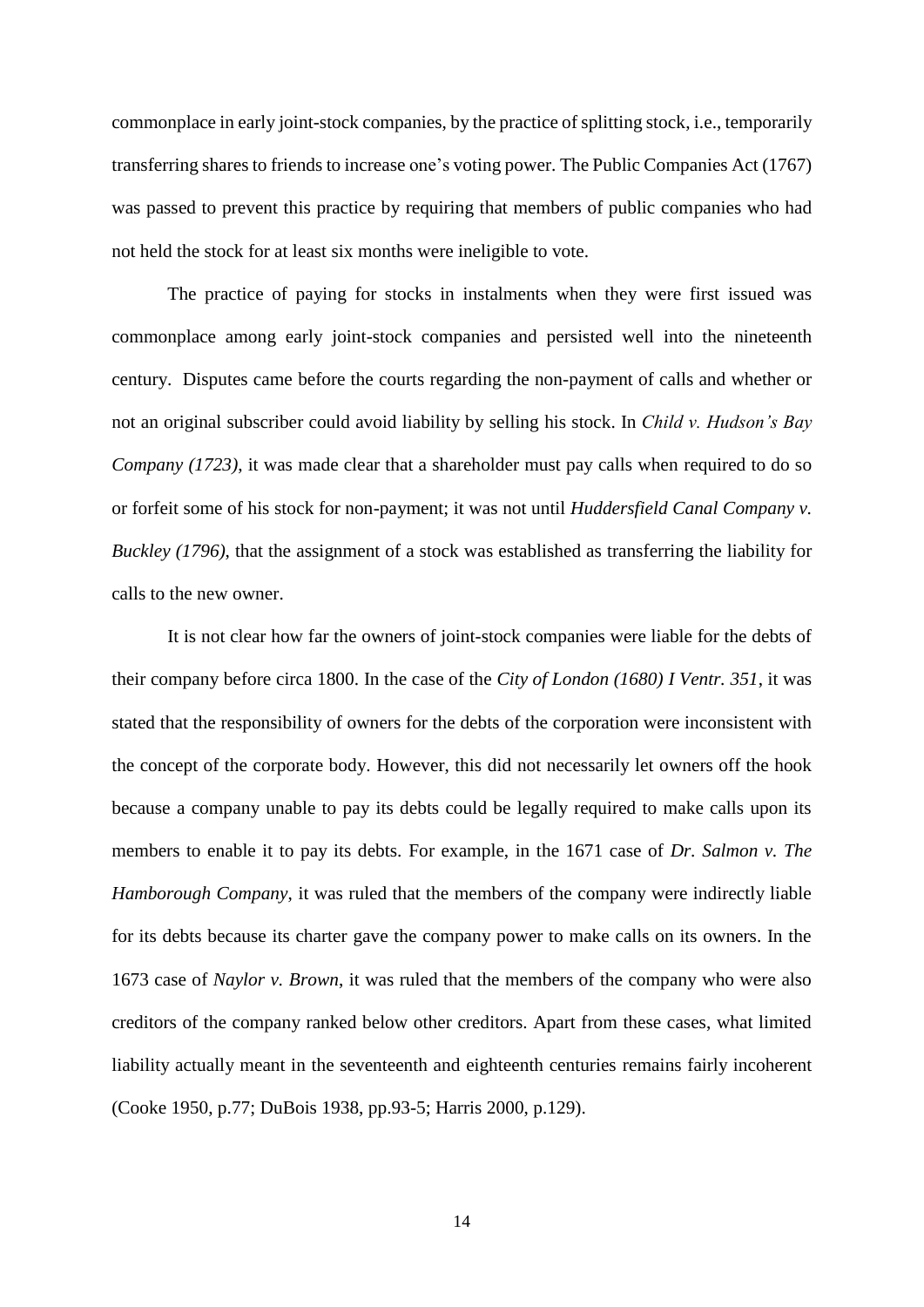By the early 1800s, there was much more clarity about what limited liability actually meant – that (a) calls could be made on members only if call-making power had been granted to the company; (b) incorporation by Royal charter or Act of Parliament carried with it limited shareholder liability; (c) owning shares did not turn non-traders into traders, and thus expose them to draconian (i.e., debtors' prison) bankruptcy laws, which applied to traders only. In the late eighteenth century, there was correspondingly a greater desire for limited shareholder liability from those looking for corporate status – it even became a major motive in seeking incorporation (DuBois 1938, pp.95-9).

Most businesses seeking incorporation in the second half of the eighteenth century sought to do so via a private Act of Parliament rather than a Royal charter. In particular, a large number of canals was incorporated by private Acts – over 100 canals were incorporated by 1800, with nearly 80 of these formed during a promotion boom in the early 1790s (Ward 1974). These canal companies had a transformative effect in that they familiarised Parliamentarians with the corporate form (Harris 2000, p.100). In addition, canals contributed to the growth of capital markets because their shares were traded on primary and secondary markets. In a sense, they blazed the trail for the large diffusely-owned companies which would emerge in the nineteenth century.

#### **Freedom of Incorporation**

By 1800 entrepreneurs who wanted to form a business enterprise had three choices  $-$  (a) set up as a partnership; (b) operate as an unincorporated company; or (c) incorporate via a Royal charter or private Act of Parliament. However, there were two industries which operated outside the common law and did not have to resort to the unincorporated organisational form – shipping and the Cornwall and Devon stannary mines.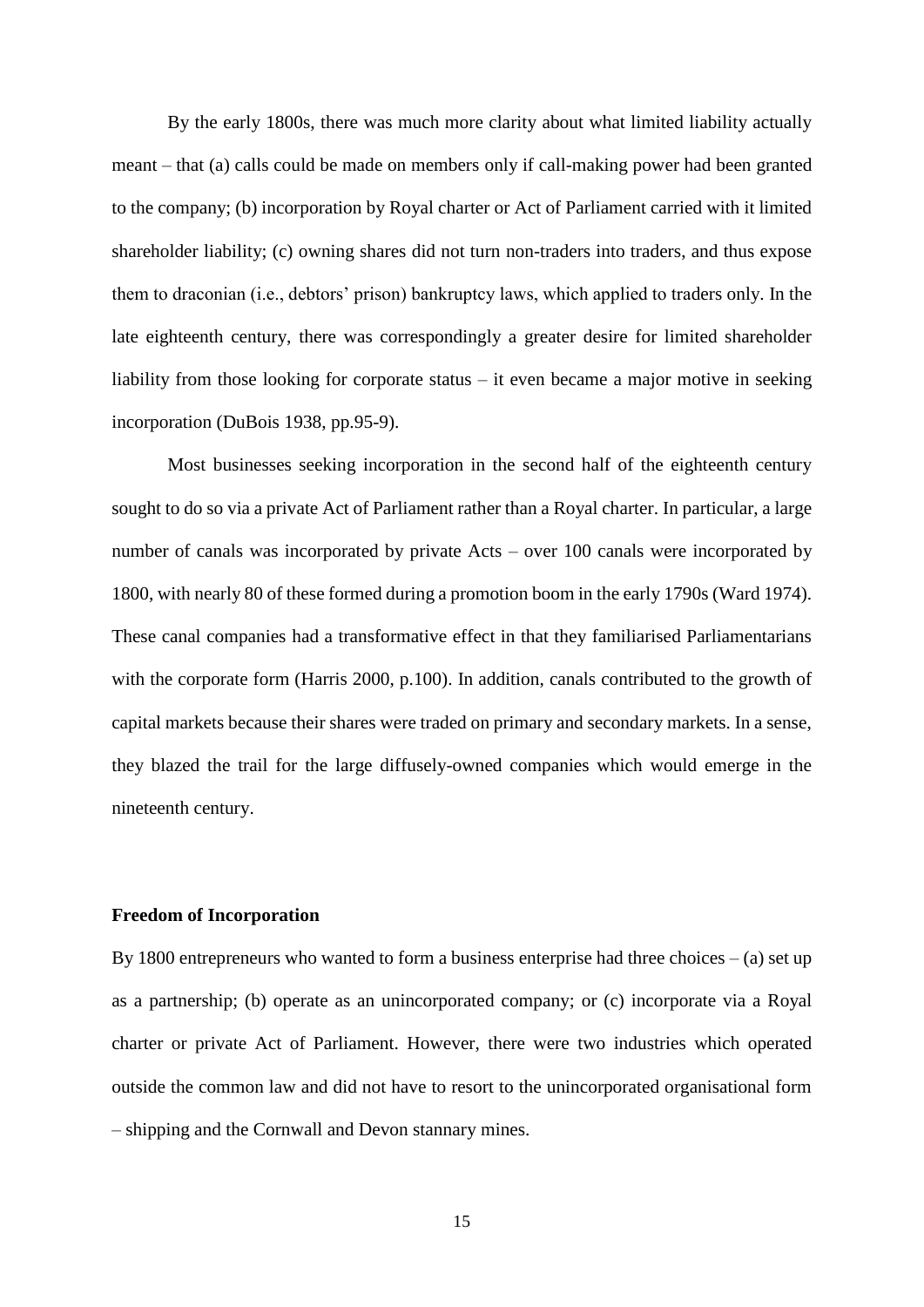Shipping came under the jurisdiction of the High Court of Admiralty and, as a result the organisational form for shipping took a different development path. Ship ownership was divided into equal parts, and ships had sleeping partners, transferable ownership, delegated managerial authority, and partial limited liability (Harris 2000, p.190).

The Cornwall and Devon tin mines operated under the jurisdiction of the Stannary Courts, which stretched back to the Middle Ages. Stannary mines operated a cost book system, which gave them flexibility in terms of raising new capital and paying dividends on a frequent basis (Bartlett 1850). These mines operated as entities separate from their owners and had managerial hierarchies as well as tradable shares. In principle, although they had unlimited liability, there were procedures in place (mainly placing limits on a mine's ability to borrow) which resulted in owners (or adventurers) having some control over the extent of the mine's liability (Burke and Richardson 1981; Burt and Kudo 1983).

The first quarter of the nineteenth century brought various pressures on Parliament with regard to businesses and their incorporation. A combination of increasing trade, the growth of new industries, the growth of cities and towns and the rise of a new investing public that had amassed substantial savings resulted in increased company promotions. This came to a head in the 1824-25 boom, when 624 companies were floated on the London stock market (English 1827, p.30). Questions regarding the legality of these companies resulted in 438 requests to Parliament for the formation of corporations; Parliament gave 286 of these their own act of incorporation (Harris 2000, p.255). At the height of this promotional frenzy, the Bubble Act was repealed on July 5<sup>th</sup> 1825.

The subsequent crash and fallout from the collapse of the promotional boom and the collapse of the English banking system resulted in a serious financial crisis, which brought about a reform of banking incorporation law in England because, it was believed, the existing structure of English banking had been a key contributor to the banking collapse (Turner 2014,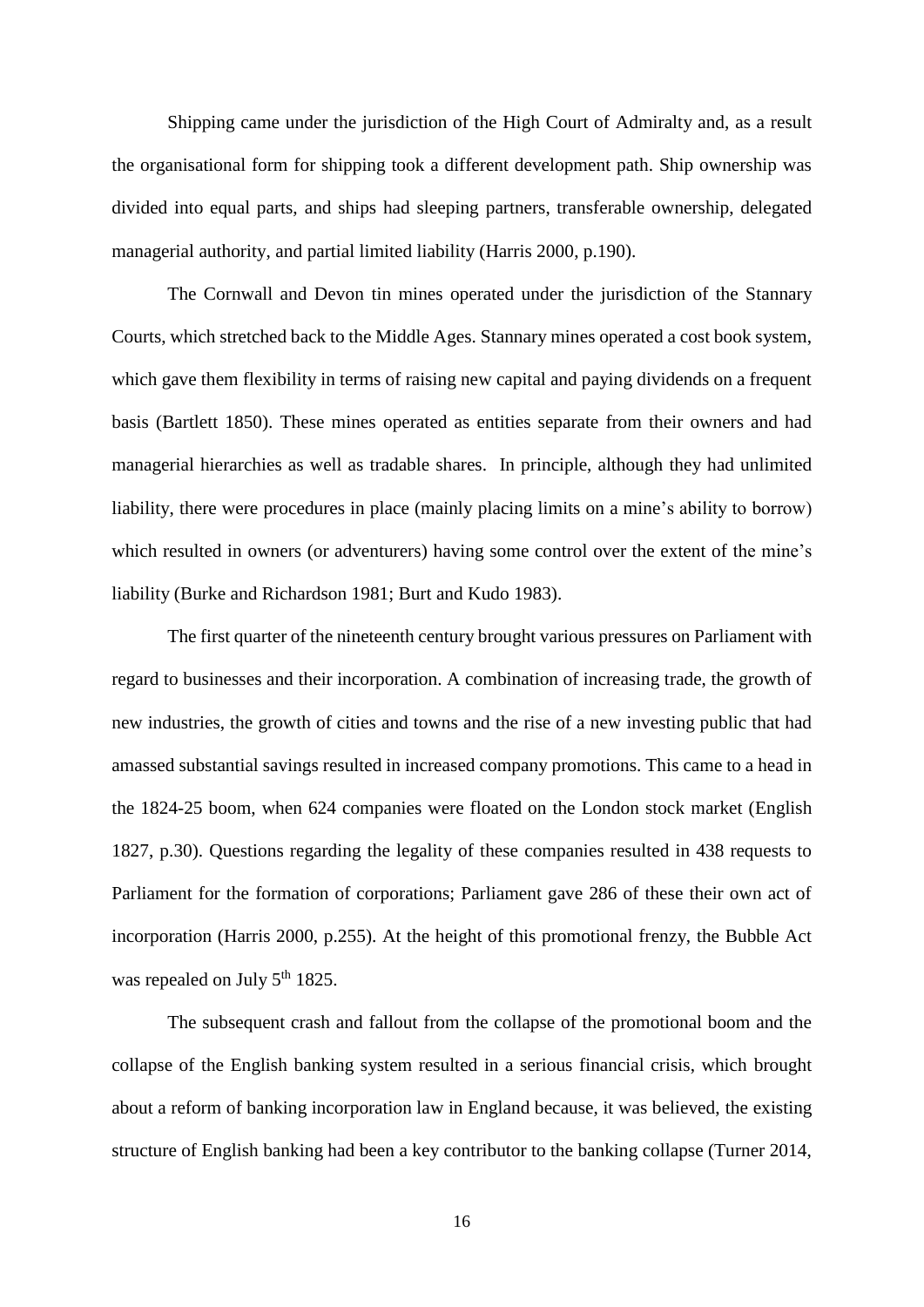p.108). At the time the Bank of England had a monopoly; other banks were explicitly limited to being partnerships and note-issuing banks were forbidden to have more than six partners. The crisis was brought to an end when the Bank of England, under pressure from the Treasury, acted as a lender of last resort (Turner 2014, pp.144-5). As a result, the Banking Copartnerships Act (1826) was passed, which gave banks freedom to incorporate as unlimited liability companies, provided that they were located outside a 65-mile radius of London. The Bank of England Privileges Act (1833) allowed non-issuing joint-stock banks within this radius, thus ending the Bank of England's monopoly.

The repeal of the Bubble Act had the effect of increasing the legal uncertainty surrounding the unincorporated company. Unincorporated companies now came under the purview of the common law, and opposing and contradictory judgements confused matters. Some judges would declare an unincorporated company legal, but other more conservative judges, who were in the majority, would declare it illegal (Cooke 1950, p. 106; Harris 2000, p.249).

This untenable state of affairs meant that Parliament had to intervene in order to reform incorporation law. Reform came in the shape of the Joint Stock Companies Registration and Regulation Act (1844). Incorporation was obtained through registration – provisional registration was required before shares could be offered publicly and full registration was required a year thereafter, the deposit with the Registrar of Companies of a deed of settlement being signed by at least one quarter of the shareholders holding one quarter of the shares. Once registration was completed, companies enjoyed all the features of a modern corporation apart from limited liability. They could even sue and be sued in the name of designated officers and they could hold land in the company's name. Thus this Act was revolutionary in that "for the first time in at least 500 years corporations could be formed without explicit, deliberate, and specific State permission" (Harris 2000, p.284). Notably, because the Act ruled that all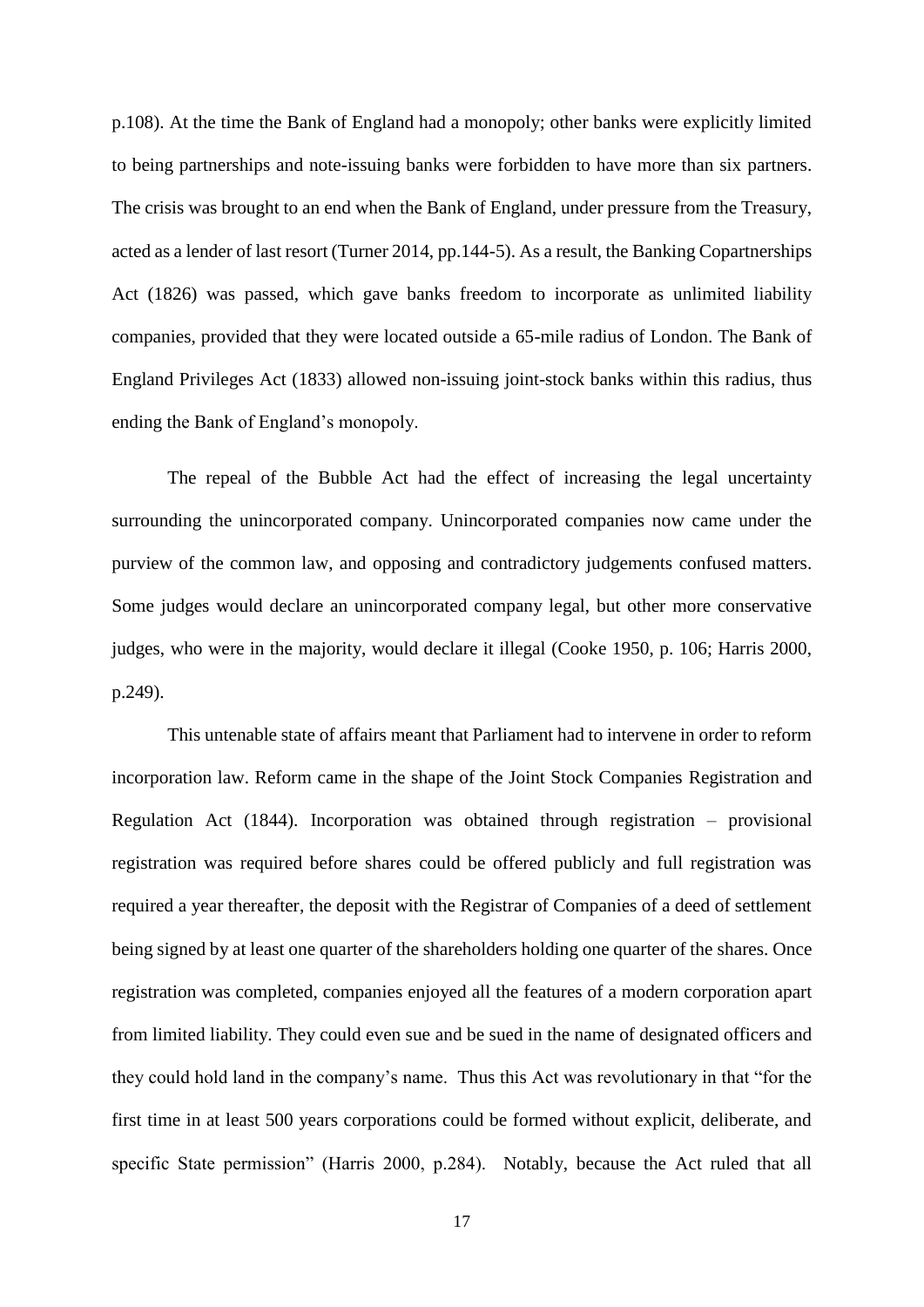partnerships with more than 25 members and freely transferable shares had to register, it effectively extirpated the unincorporated company. However, companies which had been incorporated before the Act came into being did not fall under its purview. The Joint Stock Companies Registration and Regulation Act (1844) also did not apply to insurance and banking companies; banks had their own Act – the Joint Stock Bank Act (1844) – which specified that each new bank with more than six partners had to obtain a charter or letters patent in order to conduct its business. Charter duration could be no more than 20 years and banks were subject to onerous chartering stipulations. As a result, very few (if any) new banks formed under this legislation (Turner 2014, pp. 39-40).

The Joint Stock Companies Registration and Regulation Act (1844), furthermore, did not apply to companies such as railways and public utilities which required powers of compulsory land purchase and hence required parliamentary approval to go about their business. These companies were incorporated via parliamentary private incorporation bills, which meant that company constitutions and governance provisions had to be separately inserted into every bill. The 1845 Companies Clauses Consolidation Act prescribed the governance and shareholder protection rules that had to be included in future statutory incorporations. The preamble to the Act stated that it was necessary to avoid repeating the provisions in parliamentary incorporation acts to ensure greater uniformity. The Act contained a common deed of settlement which applied to all subsequent statutory incorporations.

What were the economic effects of the Joint Stock Companies Registration and Regulation Act (1844)? Within 14 months, 1,639 provisional registrations had been made, and by the time the next step in the liberalisation of company law was taken in 1856, there were 956 complete registrations and 3,942 provisional registrations (Harris 2000, p.288). However, it is unknown how many of the provisional registrations in 1844 and complete registrations in 1856 were new businesses seeking incorporation and how many were existing unincorporated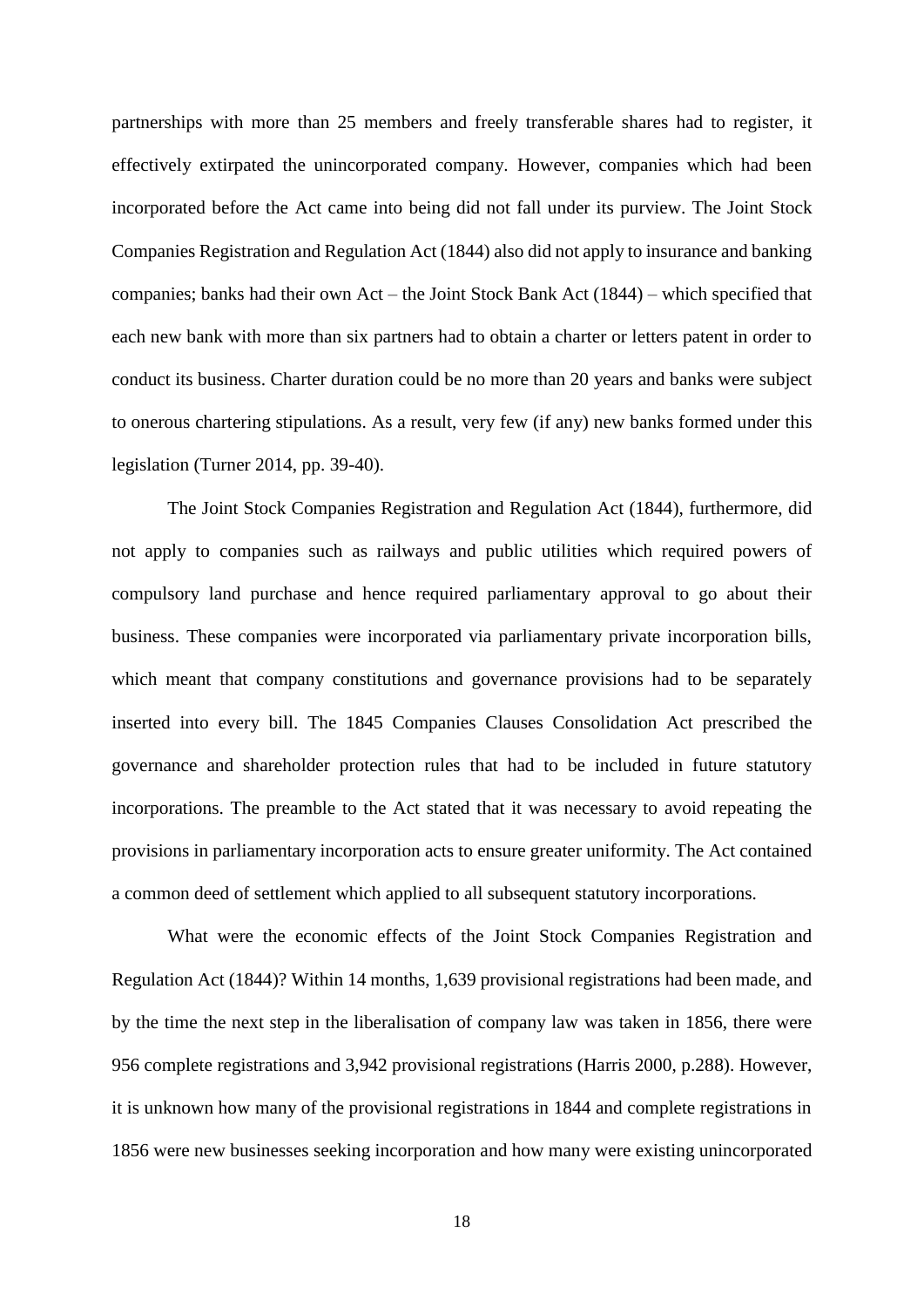companies simply coming under the provisions of the Act. In addition, the 1844 Act contributed little to the growth of public companies and the UK equity market (Acheson et al. 2009). The growth of the equity market from 1844 onwards and the opening of provincial stock exchanges in the mid-1840s was primarily driven by railways and joint-stock banks, which, as noted above, were not incorporated under this legislation.

In the period from the 1810s to the 1840s, the company form became more commonplace and the total capitalisation of the equity market grew from being less than five per cent of GDP to being more than 20 per cent of GDP (Acheson et al. 2009). This growth was largely due to the greater liberality of Parliament in granting corporate status (railways, public works, gas-light companies, etc.) and the liberalisation of banking incorporation law. Importantly, in this era, the connection between monopoly and the business corporation was broken with the ending of the East India Company's monopoly on trade with China and India, the ending of the monopoly on marine insurance in 1824, and the significant paring back of the Bank of England's monopoly as a result of the liberalisation of banking incorporation law in 1826 and 1833.

#### **The Arrival of Limited Liability**

The 1844 Act had given businesses formed under it every aspect of corporate status apart from limited liability. In 1855 an Act for 'Limiting the Liability of Members of Certain Joint Stock Companies' was passed by Parliament, but was quickly repealed. The act was re-enacted in 1856 as 'An Act for the Incorporation and Regulation of Joint Stock Companies, and other Associations'. These two acts enabled businesses upon registration to incorporate as limited liability companies. Banks and insurance companies were initially excluded from the limited liability acts, but limited liability was extended to banks under legislation passed in 1858, and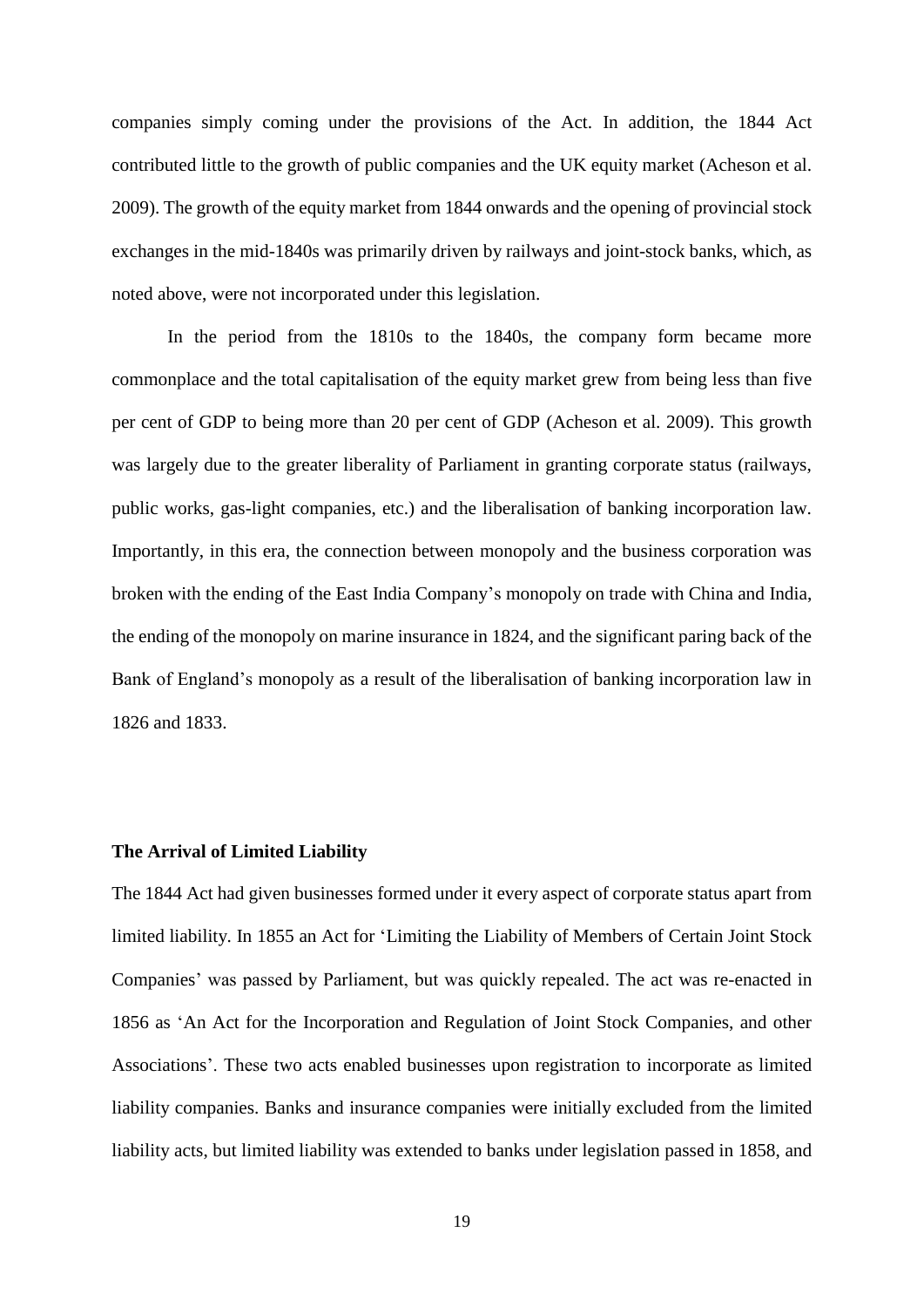insurance companies received this privilege by their inclusion in the 1862 Companies Act. The 1862 Companies Act was a consolidation of existing pieces of legislation and it was the progenitor of all future Companies Acts in the UK. The 1862 Act marks the final step in the centuries-long evolution of the corporate form in the UK. Every business could now avail itself of all of the features of incorporation through a simple registration process.

The effect of the liberalisation which took place in 1855 and 1856 was huge – nearly 5,000 limited liability companies had been established in England by the end of 1856 (Shannon 1933). The effect on the equity market was also substantial, but took some time to come to fruition, and it was only following a promotion boom in 1862 that the effect began to be noticed on the stock market (Acheson et al. 2009). However, the growth of the stock market in terms of issues and value in the second half of the nineteenth century (see Grossman 2002) would not have been possible without the liberalisation of incorporation law.

Interestingly, banks which had been established under the Banking Copartnerships Act (1826) could re-register under the 1862 Act. The main purpose of so doing would have been to limit shareholder liability. However, by the 1870s, there were still circa 70 English banks which were companies with unlimited shareholder liability and shares traded on stock markets (Turner 2014, p. 41). Only seven English banks took advantage of the 1862 Act. Why did banks not take advantage of the act and convert to limited liability? Ultimately, bank shareholders and depositors believed that unlimited liability made for a more stable banking system because the liability on shareholders was an effective constraint on risk shifting and excessive risk taking (Turner 2014, p. 124-5). However, the collapse in 1878 of the City of Glasgow Bank, at the time one of the largest unlimited liability banks in the UK, resulted in a change of attitude, particularly among bank shareholders (Acheson and Turner 2008). Subsequently, a Companies Act was passed in 1879 to facilitate the limitation of liability by banks. This Act created the concept of reserve liability, which meant that banks could have extended liability, but less than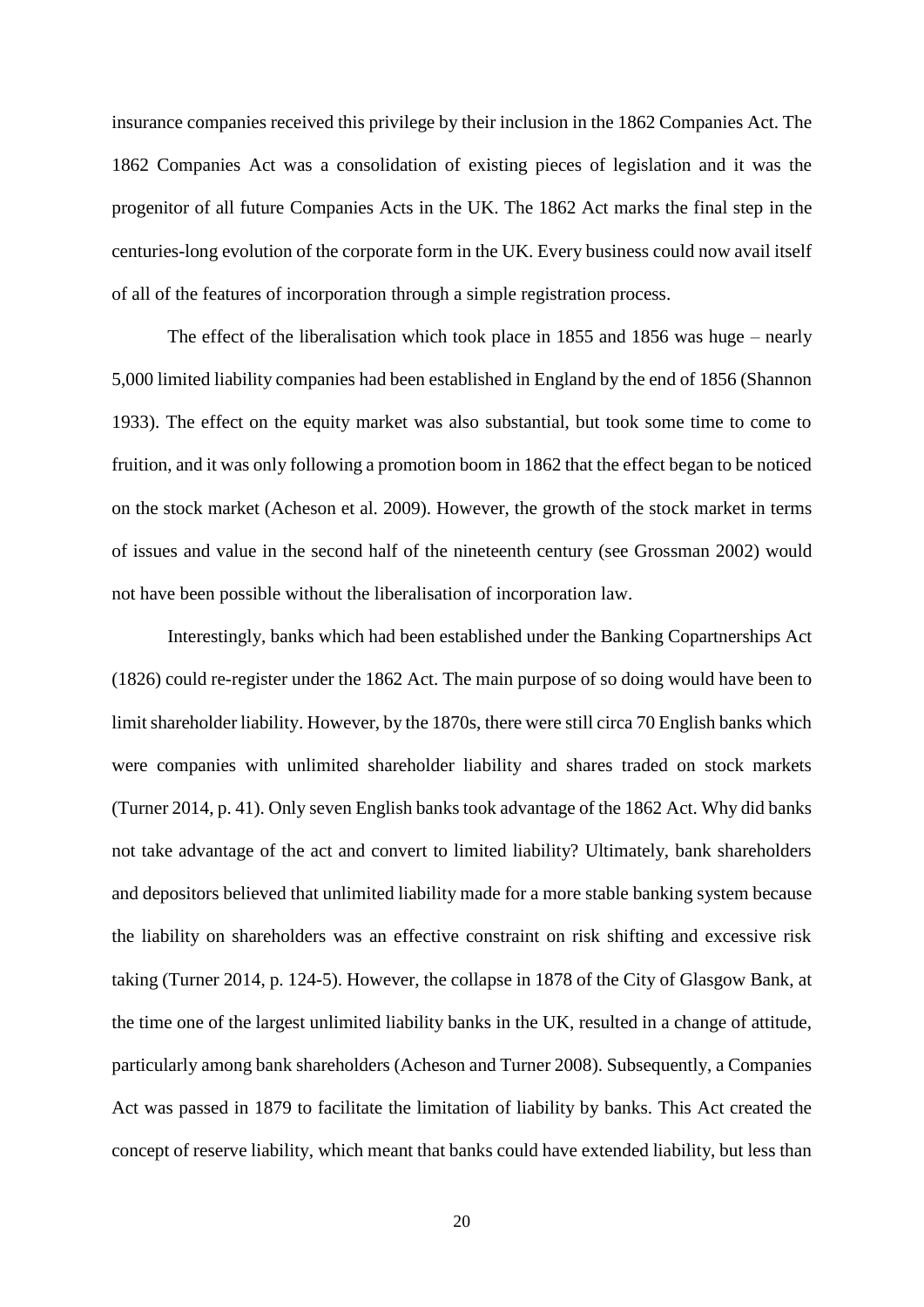unlimited liability; for example, some banks had double liability (i.e., for every £100 of capital shareholders had paid in, they were liable for another £100) and others had various multiples of paid-up capital. This reserve liability could be called up only in the event of a bank's failing, unlike uncalled capital which also could be called up at the discretion of directors. All banks quickly limited their liability after the passage of the 1879 Act, but reserve liability remained a feature of British banking until the mid-1950s (Turner 2014, p.132).

The presence of unlimited liability in English banking companies until the 1880s raises an interesting question as to whether limited liability was a prerequisite for share tradability. Many scholars believe that any extension of liability beyond limited liability raises the costs of trading stock to such a degree that limited liability is a prerequisite for share tradability (Alchian and Woodward 1987; Carr and Mathewson 1988; Halpern et al. 1980; Winton 1993; Woodward 1985b). However, evidence from English banking would appear to contradict this view because the shares of unlimited liability banks were traded on public markets and trading activity and liquidity did not change when banks limited their liability (Acheson et al. 2011b). Thus, limited liability may not have been as important for the development of the public corporation as scholars believe.

The 1862 Companies Act provided little in the way of protection for shareholders (Campbell and Turner 2011). The model set of articles in Table A of the 1862 Act, which if adopted provided high levels of protection, were only default rules and 99 per cent of companies chose to ignore them (Acheson et al. 2016; Edwards and Webb, 1985). Commonlaw judges, largely influenced by laissez-faire theory and the practice of partnerships, did not believe that the courts should intervene in internal company matters in order to protect shareholders (Acheson et al. 2016). This brings up the question as to how companies raised capital on public markets from a diffuse range of investors. One possibility is that weak shareholder protection resulted in concentrated ownership. However, recent scholarship has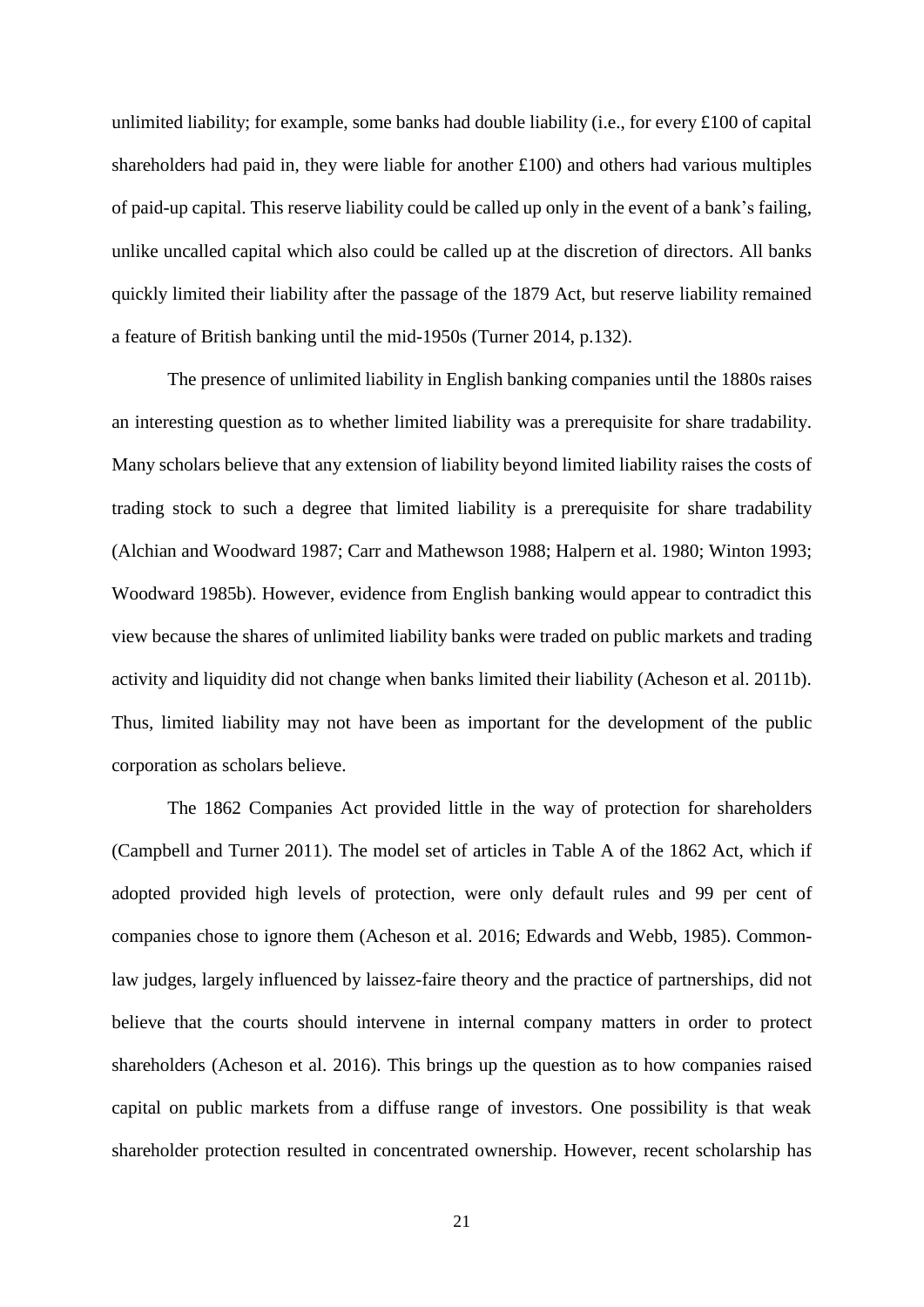revealed that the ownership of public companies in the post-1862 era was by modern-day standards diffuse (Acheson et al. 2015).<sup>5</sup> This is contrary to the law and finance hypothesis which suggests that the strong protection of shareholders is a prerequisite for diffuse ownership (La Porta et al. 1998, 1999). How was diffuse ownership possible in such an environment? One possibility is that companies voluntarily inserted clauses into their articles of association which offered outside shareholders a great deal of protection (Acheson et al. 2016). Another possibility is that capital markets kept companies on a short leash by requiring them to pay out most of their earnings in the form of dividends (Campbell and Turner 2011).

The liberalisation of incorporation law and the Companies Act was premised on the idea that incorporation would be sought by large enterprises with substantial capital needs. However, in the decades after liberalisation, incorporation became increasingly common for small enterprises, not with the aim of raising capital from the public, but to avoid the costs associated with untimely dissolution and facilitate the intergenerational inheritance of businesses (Harris 2013). Under the Companies Act (1862), seven was the minimum number of shareholders that a company could have, but there was nothing to prevent sole traders from setting up a company with six nominal shareholders. Indeed, the legality of this type of company came under question in the famous case of *Salomon v. Salomon* – Aron Salomon had turned his sole proprietorship enterprise into a company with 20,000 shares, with six of his family being fellow shareholders holding one share each. The concept of the private company was introduced into company law in the Companies Act 1907, which settled the issue surrounding nominal shareholders and defined a private company as one which committed in its articles not to raise capital from the public.

1

<sup>&</sup>lt;sup>5</sup> On the issue of investor protection and corporate ownership in Victorian and Edwardian Britain, see Campbell and Turner (2011); Cheffins (2001, 2008); Cheffins et al. (2013); Foreman-Peck and Hannah (2012, 2015); Franks et al. (2009).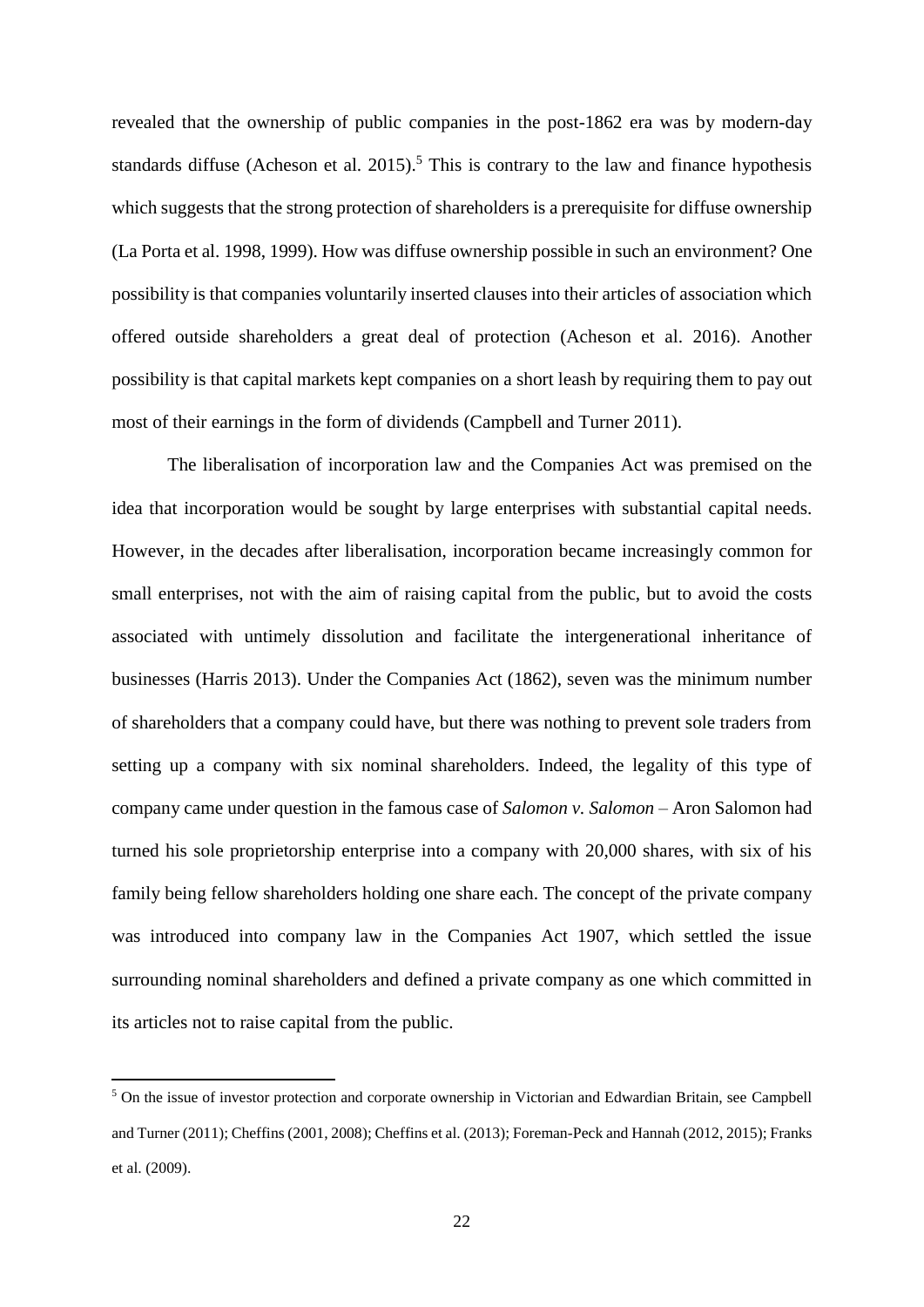#### **Explaining the Evolution of Company Law**

At the start of this essay, we posed two questions. Why was freedom of incorporation not a necessary precondition for industrialisation? Did law respond to the socioeconomic pressures of the era or did it resist them?

England experienced the Industrial Revolution without freedom of incorporation. Hansmann et al. (2006) suggest that partnership law, with weak entity and owner shielding and unincorporated companies, meant that the lack of freedom to incorporate was not a big deal. However, we saw above that the achievements of the unincorporated company were limited due largely to their questionable legality. Another possibility is that family firms, sole proprietorships and partnerships sufficed to meet the capital and organisational needs of the business enterprises at the time. Related to this argument is that English wealth was highly concentrated in the hands of the elite (Lindert 1986). In other words, incorporation was not needed to raise capital from a large number of investors because wealth was concentrated in the hands of the few. However, one has to ask counterfactually what the Industrial Revolution would have been like with freedom to incorporate, particularly from the perspective of efficient organisational design which overcomes issues of untimely dissolution.

 According to Harris (2000), the responsiveness of the legal system and lawmakers in Parliament to socioeconomic forces varied over the period under consideration in this essay. In the age of discovery and empire building, the Crown and Parliament were liberal in incorporating trading companies. However, under the Stuarts, this was heavily abused. After the Glorious Revolution, there appeared to be greater liberality with respect to incorporations and the establishment of unincorporated companies. However, the South Sea Bubble and the Bubble Act resulted in a changed attitude towards incorporation and the unincorporated company. Parliament incorporated very few companies and the common law judiciary was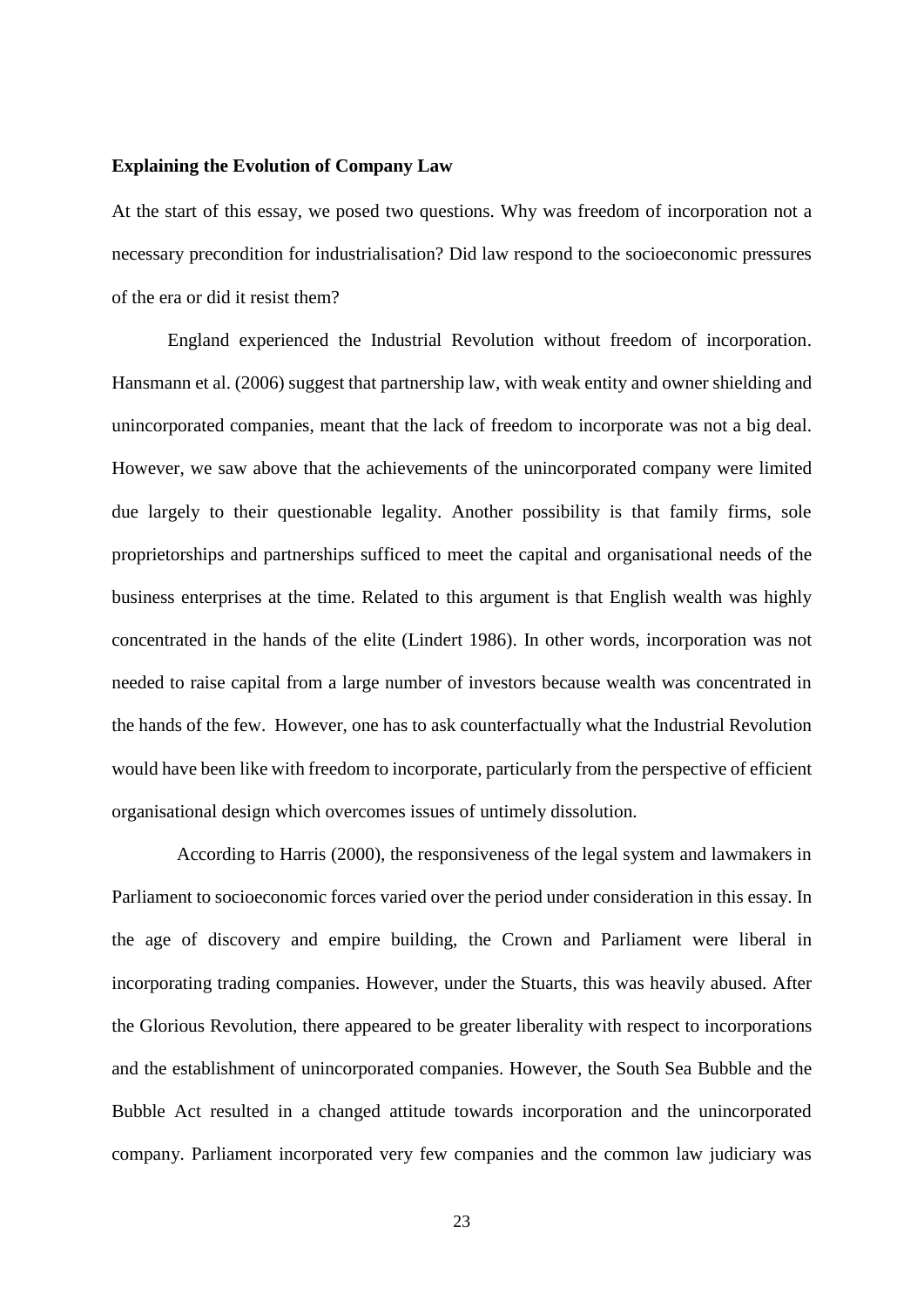hostile to the unincorporated company. The conservative common law had been greatly empowered thanks to the Glorious Revolution and the financial market speculation of 1720 only strengthened its opposition to the unincorporated company. Although there were attempts to undermine or bypass the common law through the Court of Chancery and the use of the trust mechanism to create unincorporated companies, this organisational form was not a successful surrogate.

The nineteenth century brought pressures upon legislators which made the liberalisation of incorporation necessary. First, the capital needs of large infrastructure projects such as railways could be met only by aggregating the funds of many investors. Consequently, Parliament became much more liberal in granting incorporation to such businesses. Second, the increasing wealth of the middle classes created a demand for alternative outlets beyond government debt and annuities for their surplus capital (Jefferys 1977). The increased political power of the middle classes in the nineteenth century at the expense of the landed elite meant that the political calculus in Parliament changed, with the result that incorporation law was liberalised by granting freedom of incorporation with limited liability.

Finally, a major debate in the law and economics literature is whether common law legal systems are superior to their civil law counterparts (La Porta et al 1999, 2008). One of the arguments as to why common law is superior is that it is inherently dynamic and pragmatic in responding to new business environments and opportunities. However, the common law judiciary in the eighteenth and nineteenth centuries was extremely conservative and did not respond in a dynamic fashion to the new business environment which had arisen. Ultimately, it required Parliamentary intervention via statutes to promote the development of the corporation (Musacchio and Turner 2013, p.535).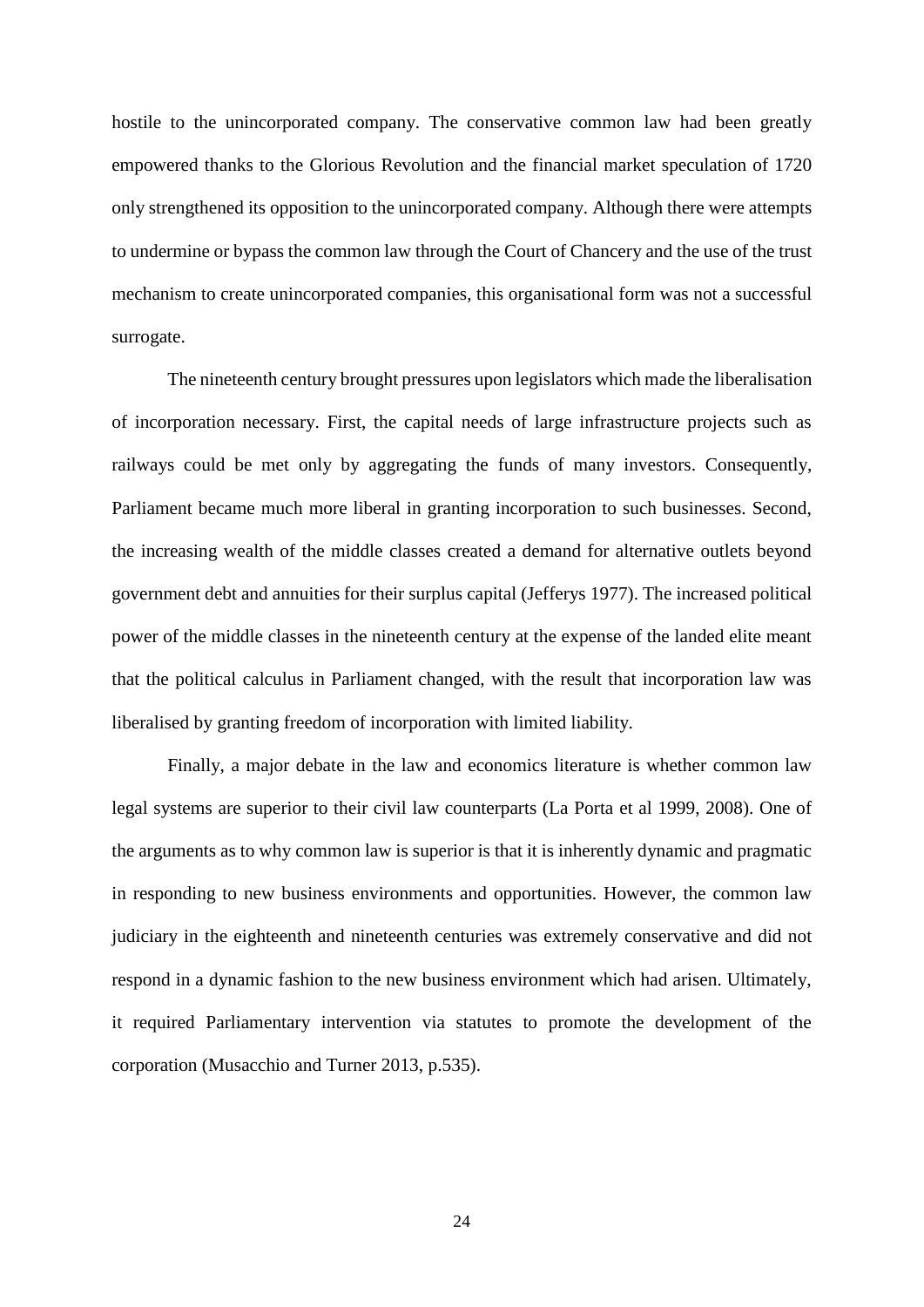## **References**

Acheson, Graeme G. and John D. Turner. 2008. The Death Blow to Unlimited Liability in Victorian Britain: The City Of Glasgow Failure. *Explorations in Economic History* 45, pp.235-53

Acheson, Graeme G., Charles R. Hickson, John D. Turner and Qing Ye. 2009. Rule Britannia! British Stock Market Returns, 1825-1870. *Journal of Economic History* 69, pp. 1107-1137.

Acheson, Graeme G., Charles R. Hickson and John D. Turner. 2011a. Organizational Flexibility and Governance in a Civil-Law Regime: Scottish Partnership Banks during the Industrial Revolution. *Business History* 53, pp.505-29.

Acheson, Graeme G., Charles R. Hickson and John D. Turner. 2011b. Does Limited Liability Matter? Evidence from Nineteenth-Century British Banking. *Review of Law and Economics* 6, pp.247-73.

Acheson, Graeme G., John D. Turner and Qing Ye. 2012. The Character and Denomination of Shares in the Victorian Equity Market. *Economic History Review* 65, pp.862-886.

Acheson, Graeme G., Gareth Campbell and John D. Turner. 2016. Common Law and the Origin of Shareholder Protection. *QUCEH working paper*.

Acheson, Graeme G., Gareth Campbell and John D. Turner. 2015. Corporate Ownership and Control in Victorian Britain. *Economic History Review* 68, pp.911-36.

Alchian, Armen. A. and Susan Woodward. 1987. Reflections on the Theory of the Firm. *Journal of Institutional and Theoretical Economics* 143, pp.110-136.

Anderson, Gary M. and Robert D. Tollison. 1983. The Myth of the Corporation as a Creation of the State. *International Review of Law and Economics* 3, pp.107-20.

Bartlett, Thomas. 1850. A Treatise on British Mining. London: Effingham Wilson.

Baskin, Jonathan. B. and Paul. J. Miranti. 1997. A History of Corporate Finance*.* Cambridge: Cambridge University Press.

Burke, Gillian and Peter Richardson. 1981. The Decline and Fall of the Cost Book System in the Cornish Tin Mining Industry, 1895-1914. *Business History* 23, pp.4-18.

Burt, Roger and Norikazu Kudo. 1983. The Adaptability of the Cornish Cost Book System. *Business History* 25, pp.30-41.

Campbell, Gareth and John D. Turner. 2011. Substitutes for Legal Protection: Corporate Governance and Dividends in Victorian Britain. *Economic History Review* 64, pp.571-97.

Carlos, Ann M. and Stephen Nicholas. 1990. Agency Problems in Early Chartered Companies: The Case of the Hudson's Bay Company. *Journal of Economic History* 50, pp.853-75.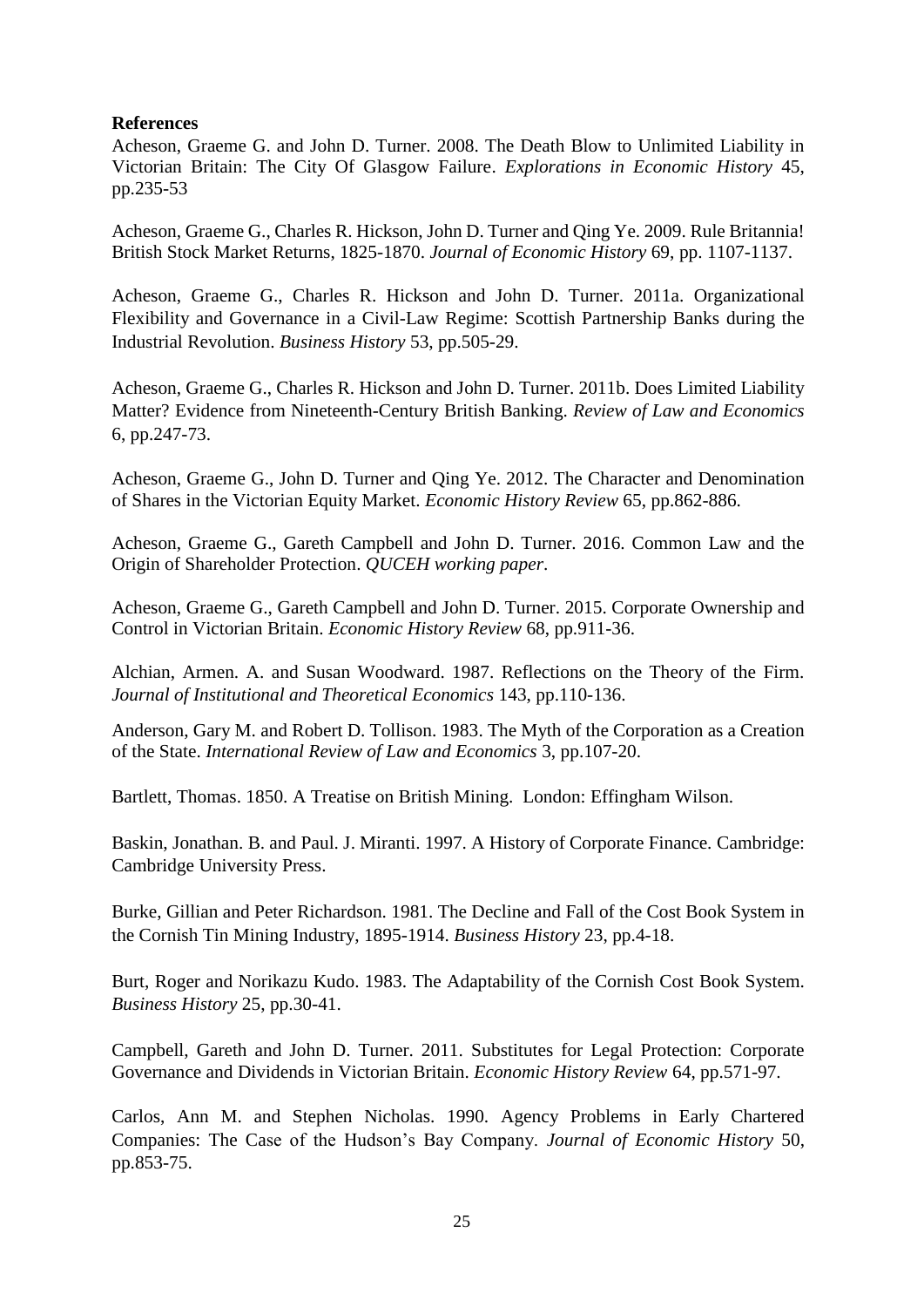Carlos, Ann M. and Jamie Brown Kruse. 1996. The Decline of the Royal African Company: Fringe Firms and the Role of the Charter. *Economic History Review* 49, pp.291-313.

Carr, Jack L. and G. F. Mathewson. 1988. Unlimited Liability as a Barrier to Entry. *Journal of Political Economy* 96, pp.766-84.

Cheffins, Brian R. 2001. Does Law Matter? The Separation of Ownership and Control in the United Kingdom. *Journal of Legal Studies* 30, pp.459-84.

Cheffins, Brian R. 2008. Corporate Ownership and Control: British Business Transformed. Oxford: Oxford University Press.

Cheffins, Brian R., Dmitri K. Koustas and David Chambers. 2013. Ownership Dispersion and the London Stock Exchange's 'Two-Thirds Rule': An Empirical Test. *Business History* 55, pp.670-93.

Cooke, Colin A. 1950. Corporation, Trust and Company: An Essay in Legal History. Manchester: Manchester University Press.

Dickson, P. G. M. 1967. The Financial Revolution in England: A Study in the Development of Public Credit, 1688-1756. London: Macmillan.

DuBois, Armand B. 1938. The English Business Company after the Bubble Act. New York: Oxford University Press.

Edwards, John. R. and K. M. Webb. 1985. Use of Table A by Companies Registering under the Companies Act 1862. *Accounting and Business Research* 15, pp.177-95.

English, Henry. 1827. A Complete View of the Joint Stock Companies formed during the Years 1824 and 1825. London: Boosey and Sons.

Freeman, Mark, Robin Pearson and James Taylor. 2012. Shareholder Democracies? Corporate Governance in Britain and Ireland before 1850. Chicago: Chicago University Press.

Foreman-Peck, James and Leslie Hannah. 2012. Extreme Divorce: The Managerial Revolution in UK Companies before 1914. *Economic History Review* 65, pp.1217-38.

Foreman-Peck, James and Leslie Hannah. 2015. UK Corporate Law and Corporate Governance before 1914: A Re-interpretation. *EHES Working Papers in Economic History* 72.

Franks, Julian, Colin Mayer and Stefano Rossi. 2009. Ownership: Evolution and Regulation. *Review of Financial Studies* 22, pp.4009-56.

Frehen, Rik, William N. Goetzmann and K. Geert Rouwenhorst. 2013. New Evidence on the First Financial Bubble. *Journal of Financial Economics* 108, pp.585-607.

Giusti, Giovanni, Charles N. Noussair and Hans-Joachim Voth. 2013. Recreating the South Sea Bubble: Lessons from an Experiment in Financial History. *CentER Discussion Paper* no. 42.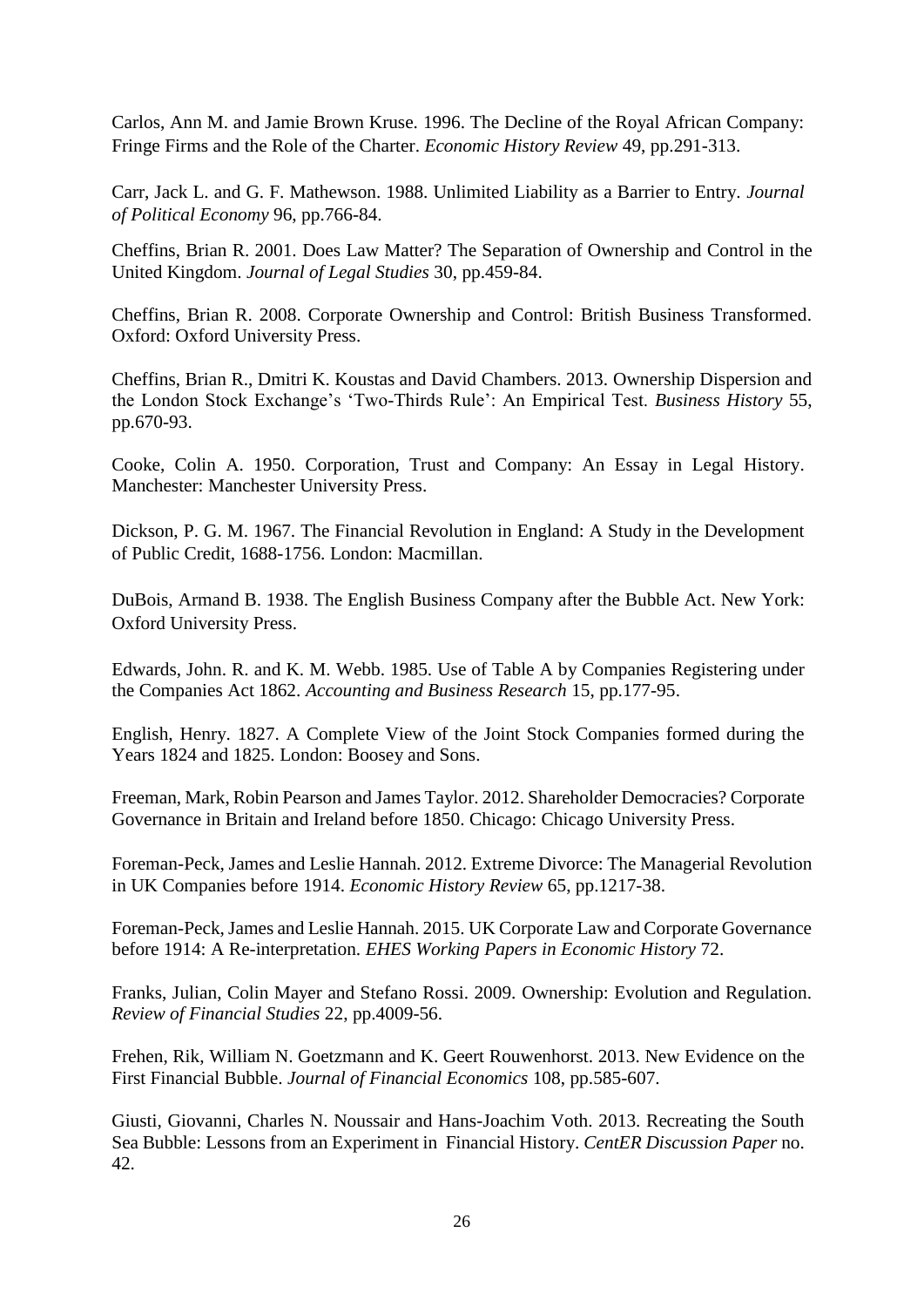Grossman, Richard S. 2002. New Indices of British Equity Prices, 1870-1913. *Journal of Economic History* 62, pp.121-46.

Halpern, Paul, Michael Trebilcock and Stuart Turnbull. 1980. An Economic Analysis of Limited Liability in Corporation Law. *University of Toronto Law Journal* 30, pp.117-150.

Hansmann, Henry, Reiner Kraakman and Richard Squire. 2006. Law and the Rise of the Firm. *Harvard Law Review* 119, pp.1333-403.

Hansmann, Henry and Reinier Kraakman. 2000. The Essential Role of Organisational Law. Yale Law Journal 387, pp.387-440.

Harris, Ron. 2000. Industrializing English Law: Entrepreneurship and Business Organization. Cambridge: Cambridge University Press.

Harris, Ron. 2013. The Private Origins of the Private Company: Britain 1862-1907. *Oxford Journal of Legal Studies* 33, pp.339-78.

Jefferys, J. B. 1977. Business Organisation in Great Britain 1856-1914. New York: Arno Press.

La Porta, Rafael, Florencio Lopez-De-Silanes, Andrei Shleifer and Robert W. Vishny. 1998 Law and Finance. *Journal of Political Economy* 106, pp.1113-55.

La Porta, Rafael, Florencio Lopez-De-Silanes and Andrei Shleifer. 1999. Corporate Ownership around the World. *Journal of Finance* 54, pp.471-517.

La Porta, Rafael, Florencio Lopez-De-Silanes and Andrei Shleifer. 2008. The Economic Consequences of Legal Origins. *Journal of Economic Literature* 46, pp.285-332.

Lindert, Peter H. 1986. Unequal English Wealth since 1670. *Journal of Political Economy* 94, pp.1127-62.

Kindleberger, Charles P. 2000. Manias, Panics and Crashes: A History of Financial Crises, 4<sup>th</sup> edition. New York: John Wiley and Sons.

Kraakman, Reiner R., Paul Davies, Henry Hansmann, Gerard Hertig, Klaus J. Hopt, Hideki Kanda and Edward B. Rock. 2004. The Anatomy of Corporate Law: A Comparative and Functional Approach. Oxford: Oxford University Press.

Lamoreaux, Naomi R. 1998. Partnerships, Corporations, and the Theory of the Firm. *American Economic Review* 88, pp.66-71.

Macgillivray, E. J. and D. Browne. 1937. Macgillivray on Insurance Law.  $2<sup>nd</sup>$  edition, London: Sweet and Maxwell.

Mackay, Charles. 1856. Memoirs of Extraordinary Popular Delusions and the Madness of Crowds, 3rd Edition. London: G. Routledge and Co.